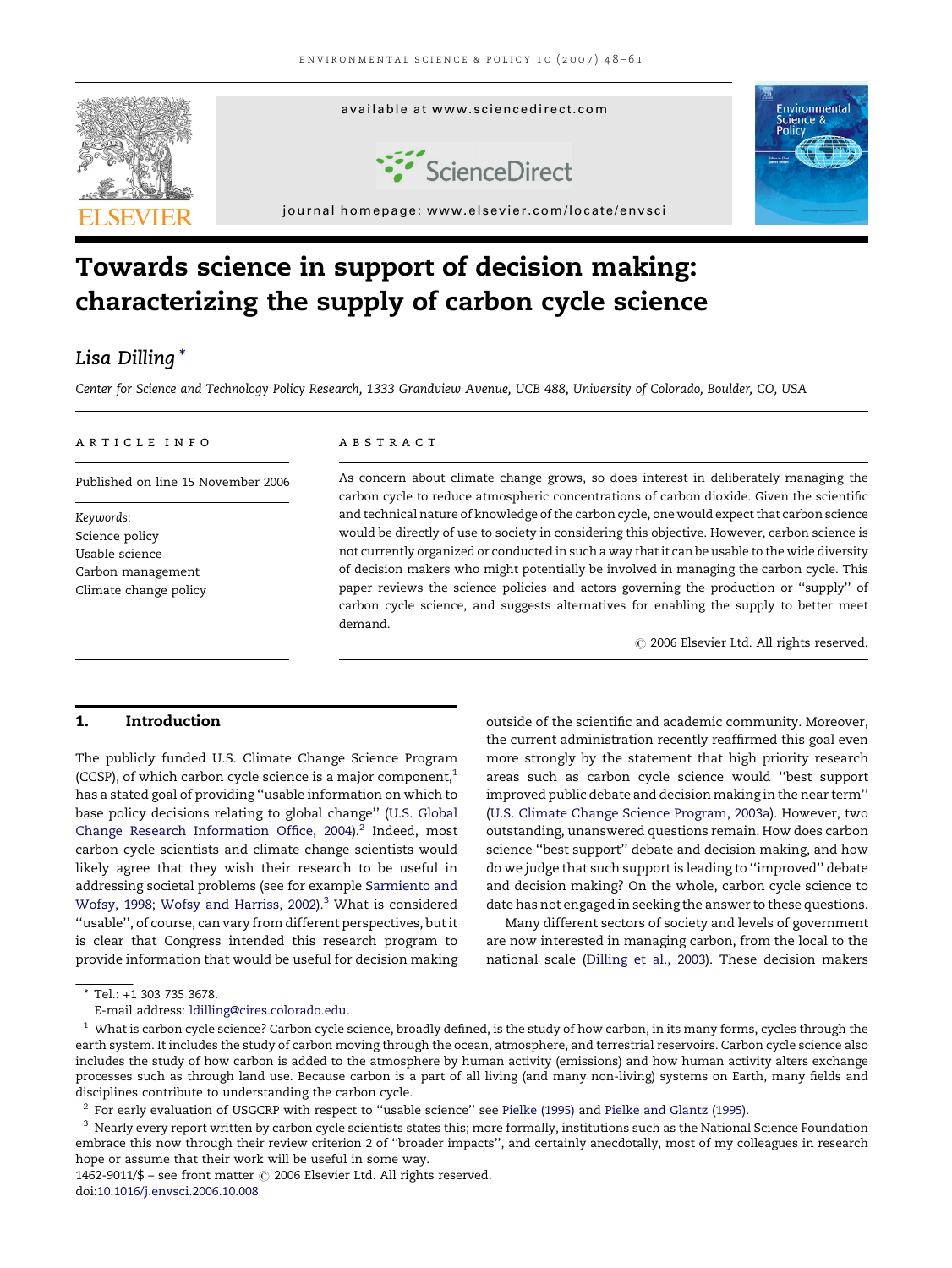include non-profits trying to broker carbon trades or offsets, farmers and agricultural organizations, forestry managers, policy makers interested in incentivizing land use, city managers trying to reduce their carbon ''footprint'', policy makers at the state and Congressional level interested in reducing carbon emissions, and so forth. Carbon science may be of use to these groups, but we have little information on what they might need, at what scale, and in what context.

Information that is created and disseminated without awareness of and engagement with intended users generally fails to be usable ([NRC, 1999; Pielke and Glantz, 1995; Pulwarty](#page-12-0) [and Redmond, 1997\)](#page-12-0). In the context of seasonal to interannual climate forecasting, for example, for science to be 'usable' meant that those affected by climate variability could take advantage of the advance warning about climate conditions in order to prepare or respond and improve their outcomes. The reasons that climate forecasts were not usable included the fact that the intended recipients did not receive or understand the information, the deliverers were not trusted, the information was not relevant to specific decisions, and so on. Lemos and Morehouse suggest that usable knowledge has several specific characteristics: it should ''directly reflect expressed constituent needs, should be understandable to users, should be available at the times and places it is needed, and should be accessible through the media [meaning mechanisms of obtaining information] available to the user community'' [\(Lemos and Morehouse, 2005](#page-12-0)). I would add that a corollary of this is that for science to be usable, it must have a target audience of decision makers who are making decisions in the reasonably near-term (whether the consequences of those decisions are near- or long-term).

These studies reflect a growing recognition within small pockets of the climate sciences community that creating science isolated from application in society and then expecting it to be useful to others is simply not usually effective. Although on parallel disciplinary tracks, calls to recognize the contextualization of science (or ''mode-2'' science) that aims to be relevant to society have been common from scholars in science and technology studies in the past decade [\(Jasanoff,](#page-11-0) [2003; Jasanoff et al., 1995; Nowotny et al., 2001; Sarewitz and](#page-11-0) [Pielke, this issue](#page-11-0)). Nowotny et al. argue that modern science in industrialized societies has always been contextualized, i.e. that it reflects a ''particular culture and set of social arrangements'' ([Nowotny et al., 2001,](#page-12-0) p. 121). Despite this observation, however, the practice of science has ''developed an ethos of separation from its surrounding society'' [\(Nowotny](#page-12-0) [et al., 2001](#page-12-0), p. 122; [Cozzens and Woodhouse, 1995\)](#page-11-0). As a result, they argue, much of the research funded by governmental programs has been only weakly contextualized, or only weakly able to apply to the specific problem contexts of current society. In proposing a framework to guide the production of contextually sensitive or ''mode-2'' science, [Sarewitz and](#page-12-0) [Pielke \(this issue\)](#page-12-0) suggest that new ways must be found to produce ''science that is maximally responsive to the needs and values of those who may have a stake in the outcomes of the research'' in other words, to better connect supply and demand and create ''usable science''.

The history, process, institutions and practices involved in creating the supply of carbon cycle science have not questioned how best to produce usable knowledge. For much of recent history, the science policies and cultural paradigm governing research have implied that usable knowledge would emerge from basic research created unfettered by considerations of use ([Stokes, 1997](#page-13-0)). The supply of carbon cycle science has therefore been prioritized primarily by scientific interest in fundamental aspects of the carbon system and by agency missions, with some indirect influence in recent years of international political negotiations on climate. Accordingly, the supply of carbon cycle information that has emerged has only been shaped in a very limited way by societal demand, and at the very least is missing opportunities to serve decision makers' needs. Given that carbon science programs have often stated that they will support decision making, an opportunity exists for carbon science to examine its practices for this purpose. In this paper I review the policies and practices that result in the supply of carbon science that we see today, and suggest that complementary, alternative policies for carbon science may be necessary to more effectively support decision making needs.

#### 2. Post-world War II science policies in the U.S.

The science policies of the United States changed dramatically after World War II [\(Stokes, 1997\)](#page-13-0). Prior to that time, public funding for science had been fairly small, with U.S. science generally being funded privately and at the state level. Toward the end of World War II and the apparent success of the highenergy physics community at rallying to produce a completely new weapon that was destined to fundamentally change geopolitical relationships, President Roosevelt asked for advice on how to ensure that such scientific talent was sustained and even augmented in the post-war years. Responding partly to fears of potential interference with or ''fettering'' of science, the final report led by Vannevar Bush both advocated for increased, stable public funding for science and advanced a clear paradigm about science's role in society. The report advocated that basic research should be performed and supported without thought of practical ends, while at the same time the results of basic research would be the pacemaker of technological improvement [\(Bush, 1945; Stokes,](#page-11-0) [1997](#page-11-0)). This paradigm has been accepted deep into the culture of the scientific enterprise and results in a ''linear model'' of thinking about how science translates into use by society basic research is conducted without thought of practical ends, and then in a deliberately separate process, said research is picked up for application, use and societal benefit [\(Stokes,](#page-13-0) [1997](#page-13-0)). The deep-rooted assumption implicit within this paradigm, which again, emerged from the spectacular success of the application of physics to making the atom bomb, is that basic research is inherently useful and applicable to the myriad of problems that society may face.

The somewhat paradoxical paradigm that basic research conducted separately from consideration of societal need is the best way to advance societal improvement has dominated most scientific institutions, cultures and the scientific process itself for over a half a century in the United States [\(Stokes,](#page-13-0) [1997](#page-13-0)). Carbon cycle science is certainly no different. From the start, carbon cycle scientists, and indeed, climate scientists,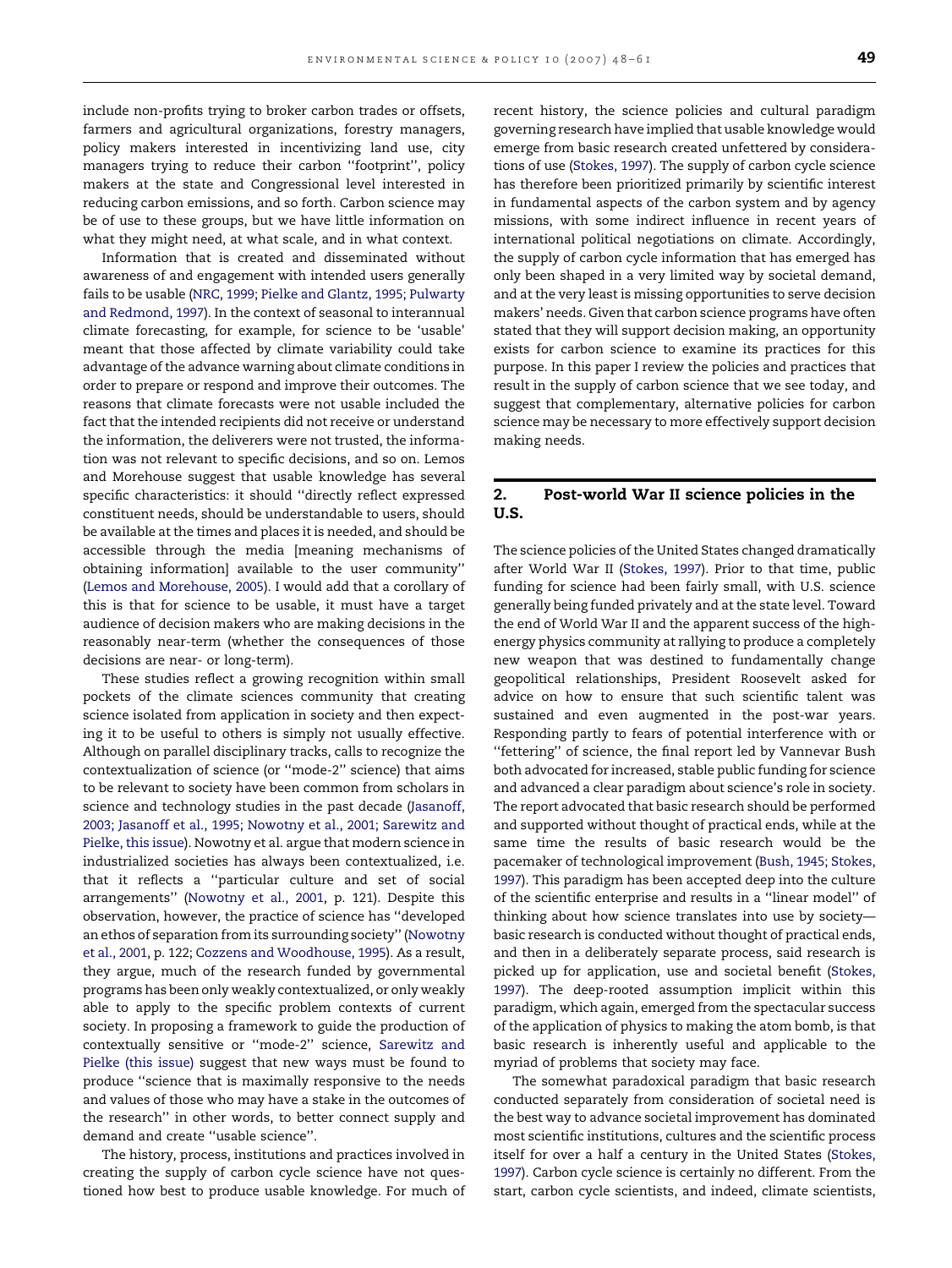took on the specific problem of the global impact of humans on the Earth by embracing the linear model and conducting basic research in the belief that it would aid in the solution of the problem.4 For the most part, carbon cycle science has operated strictly according to the linear model—information is placed on the ''loading dock'', and it is someone else's responsibility to take the information away and use it. Implicit in this characterization is that (1) there is someone out there to ''pick it up from the loading dock'', and (2) that the ''package'' waiting at the loading dock for society is indeed what is needed or usable by the intended recipients.<sup>5</sup> This method of serving the needs of society relies heavily on serendipity serendipity that the information provided is what is needed, and serendipity that someone will come along and use the science in the appropriate manner to improve the human condition. As a community interested in ameliorating the critical problem of climate change, carbon cycle scientists now have the opportunity of reflecting on more than 30 years of history to test the efficiency of this model, examine its merits, and evaluate alternatives.

#### 3. Science, climate and the carbon cycle

Scientists have led the way in alerting the public to the threat of climate change from increasing carbon dioxide and in calling for research to address the issue. In the early 1950s, articles in the media began to report on the issue of climate change, but did not suggest it might be a problem [\(Weart,](#page-13-0) [2003\)](#page-13-0). Roger Revelle, a leading oceanographer who later became a professor in public policy working on applying science and technology to solve world hunger, was one of the first scientists to warn that excess carbon dioxide in the atmosphere might create negative climate impacts. He testified to Congress in 1956 and 1957 while advocating for more funding for geophysical research and the International Geophysical Year, calling the Earth ''a spaceship'' and that we

<sup>5</sup> These notions have been discussed at length for the usability of climate forecasts [\(NRC, 1999](#page-12-0)).

should 'keep an eye on the air control system'; i.e. conduct observations and research [\(Weart, 2003](#page-13-0)). In 1965, Revelle led the President's Science Advisory Committee Panel on Environmental Pollution that produced the ''first authoritative U.S. government report in which carbon dioxide from fossil fuels was officially recognized as a potential global problem'' ([National Aeronautics and Space Administration Earth Obser](#page-12-0)[vatory, 2006\)](#page-12-0).

Geophysicists in particular played an active role both in identifying the potential problem, and in advocating for basic research in geophysics, and later biology, to tackle it. As is true today, the scientific community in the form of the National Academy of Sciences (NAS) and ad hoc workshops organized by agencies played an important role in advocating for research on climate change. In the 1970s, more than 20 different reports, conferences and even Congressional bills called attention to climate as a societal problem ([National](#page-12-0) [Climate Program Office, 1980\)](#page-12-0). Importantly for research on human-induced changes in climate, including carbon cycle research, a National Research Council (NRC) Panel on Energy and Climate was convened in 1974 to study the issue. The study and panel were chaired by Revelle and organized under the auspices of the Geophysics Study Committee of the NRC, who provided guidance to the Geophysics Research Board on conducting studies related to geophysics. As stated in the preface to the report, one purpose of these studies was to ''provide assessments from the scientific community to aid policymakers in decisions on societal problems that involve geophysics'' ([NRC, 1977\)](#page-12-0). This report in particular was intended as a preliminary step in a process ''aimed at placing in the hands of policymakers credible information on the most likely climatic consequences of major dependence on fossil fuels as a source of energy for an increasingly industrialized society'' [\(NRC, 1977\)](#page-12-0)

While the report did acknowledge that ''the prospect of damaging climatic changes may thus be the stimulus for greater efforts at energy and conservation and a more rapid transition to alternate energy sources than is justified by economic considerations alone'', its primary highlighted recommendations for the future centered on basic biogeophysical research [\(NRC, 1977\)](#page-12-0). While topics such as food supply, energy and agriculture were mentioned, the primary recommendations centered four main topics: carbon cycle, climate, ocean–atmosphere interaction, radiation balance, and ocean–atmosphere monitoring. Carbon cycle science figured prominently, including research on rock weathering, calcium carbonate precipitation, ocean tracers, ocean circulation, biological and chemical processes in the ocean, and measurement of the terrestrial organic carbon pool. Because the research was defined as global in scale, the report recommended a worldwide comprehensive research program to be coordinated by international bodies such as the World Meteorological Organization (WMO), the Intergovernmental Oceanographic Commission (IOC) and the International Council of Scientific Unions (ICSU).

The linear model is implicitly invoked in the preamble to the recommendations themselves: ''we can now summarize what will be needed to improve our understanding of the phenomena involved in the carbon dioxide problem ... to close gaps in knowledge, so that future decisions regarding the

<sup>4</sup> The term ''basic research'' has many interpretations, including ''research without thought of practical ends'' (V. Bush's original definition), ''curiosity-driven research'', and ''research in the quest for fundamental understanding''. The term is generally used in opposition to ''applied research'', where there might be a direct application to an immediate or long-term need or technology. The concept of ''basic research'' has been adapted, however, over the past several decades and is often used to identify research done within mission agencies, e.g. ''mission-oriented basic research'' and even the agencies charged with ''basic research'' often include criteria to imply a more direct practical end, such as education and outreach. There can also be different perceptions and categorizations on the part of scientists and sponsors – and Kidd noted several decades ago that universities reported twice as much Federal support for basic research as the government thought it was providing – a difference in goals held by the two types of institutions ([Stokes, 1997,](#page-13-0) p. 79). For the purposes of this paper, the term basic research is used to characterize carbon cycle science, because for the most part there is not an immediate application (so it is not appropriately called ''applied'') and the processes used to govern the research enterprise are consistent with the basic research end of the continuum. For more on these ideas see [Stokes \(1997\)](#page-13-0).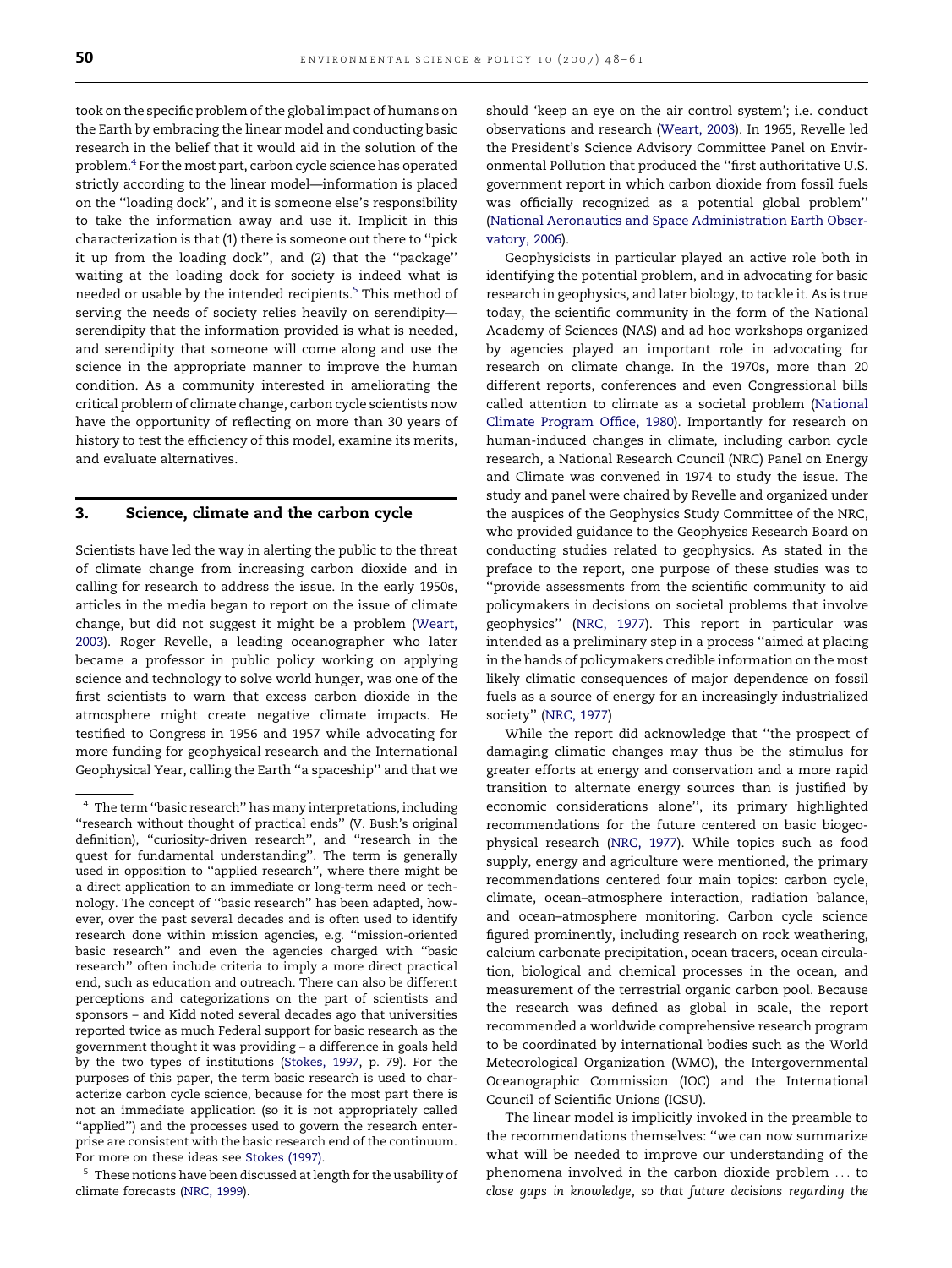exploitation of energy resources can be made on as sound a basis as possible (emphasis added)'' ([NRC, 1977\)](#page-12-0). The fact that basic research is called out specifically as an aid to decision making, but without recommendations as to how to make that connection to decision making, is a direct reflection of Vannevar Bush's paradigm at work. The corollary to this paradigm, also evident in the NRC statement, is that by closing gaps in knowledge in basic science, we will actually improve the decisions that are made (i.e. decisions will be made ''on as sound a basis as possible'').

Such statements are typical of program planning and advocacy for research programs in the carbon cycle science research area. Geophysicists and other atmospheric and oceanographic scientists had identified a potential problem, and in keeping with the operating paradigm, they made the case that further research in those topic areas would be necessary in order for society to solve the problem. But this paradigm was not only accepted by the scientific community, it was also accepted by governmental structures allocating public funds—clearly U.S. society had indeed agreed that basic research in carbon cycle science was necessary to inform decision making on climate. Scientists were therefore not alone in assuming that basic research was what was needed to address this emerging problem. Many Federal agencies also subscribe to the ''linear model'' paradigm that basic science is a direct solution to the problems society faces.<sup>6</sup>

## 4. The U.S. Department of Energy as an early sponsor of carbon cycle science

The Energy Research and Development Administration (ERDA) was an early leader in mounting a coordinated, focused carbon research program. A precursor to the U.S. Department of Energy (DOE), ERDA was formed in the wake of the 1973 oil embargo and associated concerns about energy supply.<sup>7</sup> ERDA was created from the Atomic Energy Commission (1947–1974), which was created after the war out of the Manhattan Engineer District (1942–1946), the unit in charge of organizing and sponsoring research to build the nation's first atomic weapon. One might speculate that the institutional history of

this agency makes it more likely that the basic science conducted therein would be conducted separately from considerations of use—it was scientists after the Manhattan project was completed who were particularly vociferous in objecting to continuing the ''fettering'' of research that had begun during the atomic weapon effort [\(Stokes, 1997](#page-13-0), p. 49; [Fehner and Holl, 1994,](#page-11-0) p. 11).<sup>8</sup>

Carbon cycle science in DOE was originally housed within the Office of Basic Energy Sciences, which administered ''basic, mission-oriented research programs'', and then later DOE's Division of Biomedical and Environmental Research, which ''conducts studies to determine the health and environmental effects associated with high-priority energy technology developments and conservations options'' [\(US](#page-13-0) [DOE, 1979b; US DOE, 1988](#page-13-0)). In 1977, this Division convened a workshop to examine the carbon dioxide problem as a result of ''the growing concern about the long-range consequences of carbon dioxide emissions resulting from ever increasing fossil fuel consumption'' ([US DOE, 1979a](#page-13-0)). The workshop brought together leading carbon cycle scientists (or those who would become known as such in their later careers) and asked them to assess current knowledge of the  $CO<sub>2</sub>$  cycle and the consequences of increases in  $CO<sub>2</sub>$  content. They were also asked to identify significant gaps in understanding and for recommendations on action to fill those gaps ([US DOE, 1979a](#page-13-0)). The implication of this charge to the workshop reflects the assumption that additional carbon cycle research would help to address the potentially negative consequences of rising CO2. While the introduction to the report stated that there was not ''yet enough understanding ... to state with confidence that increased fossil fuel consumption will bring on catastrophic climate changes'', the best current estimates do indicate potential problems; it ''behooves all to heed the warnings inherent in these calculations and support efforts to reduce the uncertainties of the predictions''. Like the 1977 National Academy report, this report recommended basic research in a number of areas of uncertainty in carbon cycle science, including new techniques for measuring atmospheric concentrations and isotopic composition, instrumentation to measure fluxes and biological effects, ocean geochemistry measurements, and understanding climatic effects on the carbon cycle [\(US DOE, 1979a](#page-13-0), pp. 1–6).

By 1979, the 1-year old U.S. Department of Energy (DOE) had incorporated carbon dioxide and climate research into its

 $6$  In the decades to come, as [Shackley and Wynne \(1995\)](#page-12-0) demonstrate, investment in General Circulation Models (GCMs) came to dominate global climate change science, not only because of the desire of the scientists involved to pursue that specific research methodology, but also because of the perceived policy need for more certain trajectories of future climate change. Both science and policy makers had an interest in this particular direction for research, even though the scientific knowledge at that time was not yet being used directly in decision making and indeed was not yet useful for decision making. The emphasis on future predictions effectively results in delaying consideration of currently available actions or excluding alternatives for consideration in policy [\(Sarewitz et al., 2000; Shackley and Wynne, 1996\)](#page-12-0). Shackley and Wynne argue that such research is ''mutually constructed'' rather than being strictly separated, although application of such research to near-term decision making remained elusive and therefore would not be considered ''usable'' for the purposes of this discussion.

 $^7$  For an early articulation of research priorities, see [USERDA](#page-13-0) [\(1975, p. VIII-11\)](#page-13-0).

<sup>8</sup> Incidentally, even as early as 1978, the Office of Technology Assessment (OTA) of the U.S. Congress questioned whether this research strategy was effective. They suggested that the research management policy outlined in the ERDA plan carried over from the Atomic Energy Commission and was in fact ''polarized'', meaning that basic and applied research were separated. OTA went further to suggest that this ''approach can tend to isolate scientific and engineering research and, therefore, has not produced innovative advances in technology'' comparable to institutions where applied and fundamental research is carried out under the ''cooperative leadership of scientists and engineers'' [\(OTA, 1978](#page-12-0), p. 34). They suggested that both engineers and scientists had strengths and weaknesses to bring to the table, and that scientists in particular ''do not generally apply their insights to the solution of practical problems when they are isolated from engineers and participating in mission-oriented problems''.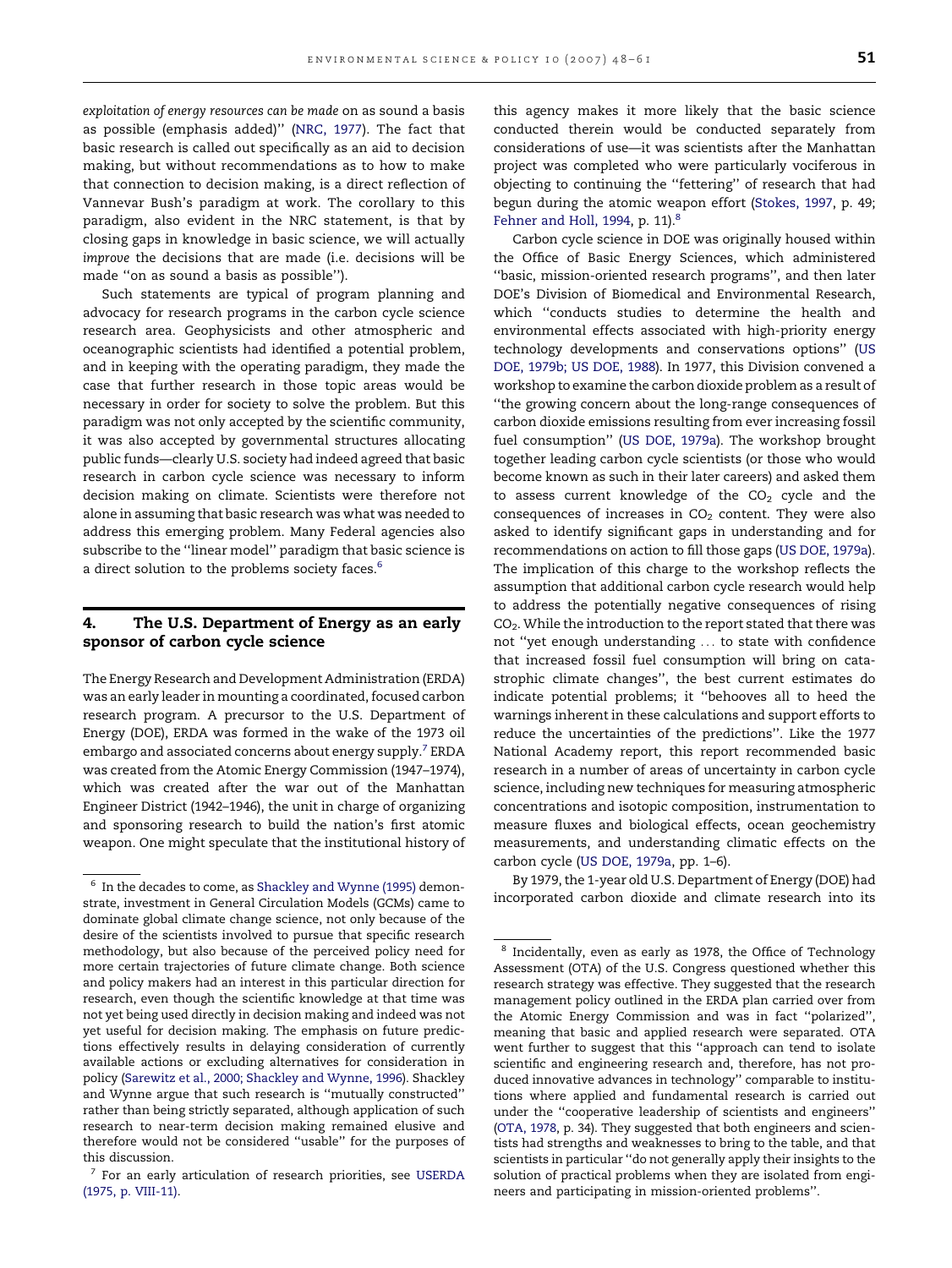activities and its annual report to Congress. The report stated that the DOE was developing a program in this area with the goal to ''predict the environmental, social and economic costs of increasing atmospheric concentrations with sufficient confidence to permit policy decisions to be made on the future use of fossil fuels'' [\(US DOE, 1979b,](#page-13-0) p. 112). It was not stated what ''sufficient'' confidence would be, but the carbon cycle portion of the program involved studying the fluxes of carbon dioxide between Earth system reservoirs, monitoring atmospheric concentrations, obtaining past records of carbon dioxide and modeling the carbon cycle [\(US DOE, 1981](#page-13-0), p. xi). As a program manager familiar with the effort states, the goal of the DOE carbon cycle science program in those days was to ''quantify source and atmospheric response relationships so we could put confidence into measurements of the secular trend''.

What he meant in a nutshell was, because only about half of the  $CO<sub>2</sub>$  released by human activity stays in the atmosphere, that the program should focus on where the rest was going, and to directly quantify those reservoirs—in other words measure or model the ''carbon budget''. A great deal of effort has been spent on understanding both carbon sources, meaning the activities or mechanisms that release  $CO<sub>2</sub>$  to the atmosphere, and carbon sinks, meaning mechanisms that absorb  $CO<sub>2</sub>$  out of the atmosphere into the land surface or ocean. Until the past decade, most of this work centered on the global scale, with work in the 1970s, and 1980s focusing on global carbon ''budgets'', or accounting for where all of the human-released CO<sub>2</sub> was going. An important debate centered on the role of terrestrial ecosystems in the carbon budget whether they were a net source or sink ([Bolin, 1977; Broecker](#page-11-0) [et al., 1979; Detwiler and Hall, 1988; Woodwell and Houghton,](#page-11-0) [1977; Woodwell et al., 1978\)](#page-11-0). Questions about even the sign (net sink or source) of the terrestrial component of the carbon cycle persisted even into the 1990s [\(Wisniewski and Sampson, 1993\)](#page-13-0). Research programs since the 1970s have therefore been implemented to investigate key uncertainties in resolving the global carbon budget, such as global surveys of ocean carbon concentrations and circulation patterns, $9$  as well as numerous modeling, atmospheric and terrestrial studies organized at various scales.

While these studies definitely would be considered clearly in the domain of basic research, agencies continued to view them as instrumental in solving the problem of climate change. In 1983, DOE stated that the goal of the program was ''the identification of possible policy options for governmental action in response to these changes (meaning the effects of increasing atmospheric  $CO<sub>2</sub>$  on climate)", and that "the achievement of this goal requires a significant increase in our scientific knowledge of the atmosphere, the biosphere, the oceans and the cryosphere...'' ([US DOE, 1983,](#page-13-0) p. v). This again represents the institutionalization of the linear model

advanced by Vannevar Bush. Indeed, an early schematic representation of the full DOE Carbon Dioxide and Climate Program laid this principle out graphically—interconnecting basic research foci in carbon cycle, climate, vegetation, and so on, flowing through a one-way arrow to evaluation of possible controls (which had a feedback to the research), then a oneway arrow to assessment, options, and finally, decisions as an end point. So, fundamental research in carbon cycle science was seen as the foundation for ultimately supporting decision making. Notably, however, the research agenda did not include ''identification of policy options''—this appears to be an area outside the domain of the program as graphically represented.

The DOE Carbon Dioxide and Climate Program grew in budget and conducted significant basic research into the carbon cycle throughout the decade. In the early 1980s, DOE spent a peak of approximately \$11 M a year (adjusted 2004 dollars) on carbon cycle science research ([Fig. 1\)](#page-5-0). Other Federal agencies such as the National Science Foundation also conducted significant amounts of carbon cycle science, but the DOE program in carbon dioxide and climate research represented as much as 45% of the national effort at that time ([Fehner and Holl, 1994,](#page-11-0) p. 50). But this was pocket change in comparison with the amount of funding spent on carbon cycle science research across the government once a new nationally organized program came on the scene—the U.S. Global Change Research Program.

## 5. The era of the U.S. Global Change Research Program

As is typical with efforts to launch large scientific programs, part of the backing for the formation of the USGCRP came from an organized scientific community. In 1988, an NRC committee, the Committee on Global Change, issued a report detailing recommendations for U.S. research contributions to the then fledgling International Geosphere-Biosphere Program (IGBP) which was to focus scientific effort in an interdisciplinary, large-scale coordinated effort on the problem of global change. While still concerned with carbon dioxide, greenhouse gases and climate change, the focus of this committee also included the broader impacts of a ''host of other changes in our environment'' and emphasized that the ''problem of global environmental change is crucial and urgent'' [\(NRC, 1988\)](#page-12-0). Nonetheless, many of the recommendations of the report are startling familiar to the Energy and Climate report of 1977.

In keeping again with the dominant paradigm, the committee stated that ''the prediction and ultimate management of environmental problems inescapably require development of a new earth system science aimed to improve understanding of the earth as an integrated whole (emphasis in original)'' [\(NRC, 1988,](#page-12-0) p. 2). Here, the assumption again is that additional information will help society to better manage environmental problems. The new twist is that these disciplines and research streams must be integrated, reflecting the reality of the system itself. While the phrasing and some of the emphases had evolved since 1977, the dominant recommendations focused on familiar categories of basic science—developing models (this time of ecosystems, not just

<sup>9</sup> For example GEOSECS (Geochemical Ocean Sections) expeditions in the 1970s, the TTO (Transient Tracers in the Ocean), SAVE (South Atlantic Ventilation Experiment) of the 1980s and the 1990s  $CO<sub>2</sub>$  Survey [\(Feely et al., 2001](#page-11-0)). The Global  $CO<sub>2</sub>$  Survey was implemented cooperatively under the auspices of two international scientific programs, the Joint Global Ocean Flux Study (JGOFS) and the World Ocean Circulation Experiment (WOCE).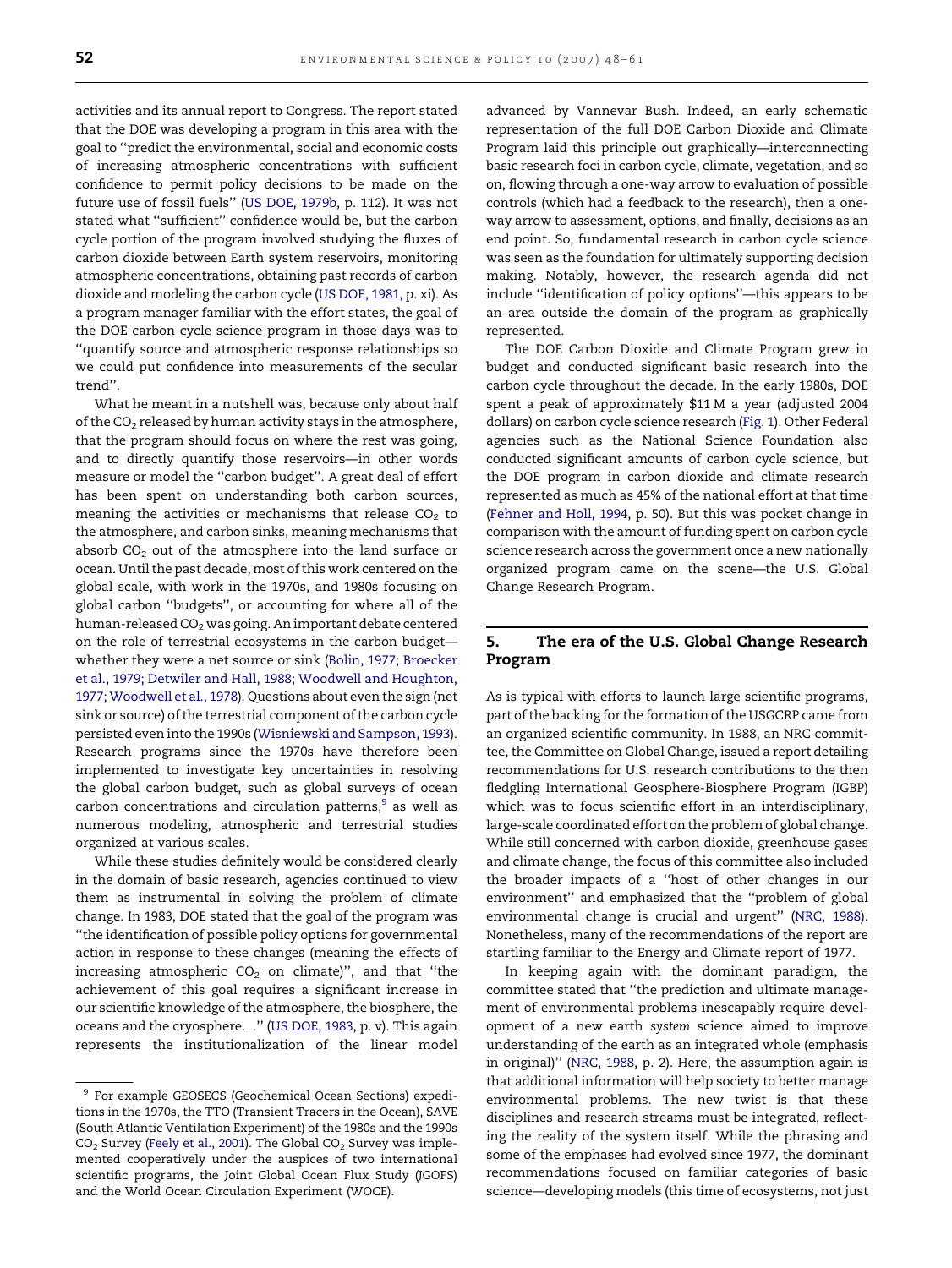U.S. Budget for Carbon Cycle Science

<span id="page-5-0"></span>

Fig. 1 – Federal funding for carbon cycle science research in the United States from 1979 to 2004. Figures are reported from the following sources: 1978–1984, Carbon cycle research plan 1984 page 36 (red book); 1985–1989, Carbon Dioxide and Climate: summaries of research in FY1989 (red book)—numbers are ballpark from graph page xii; and Our Changing Planet 1990–1993, and 2000–2004. Dollars were adjusted to 2004 dollars using the consumer price index calculator at [http://](http://woodrow.mpls.frb.fed.us/research/data/us/calc/) [woodrow.mpls.frb.fed.us/research/data/us/calc/](http://woodrow.mpls.frb.fed.us/research/data/us/calc/).

the physical climate system), measurements and monitoring the earth, both from space and in situ, biogeochemistry of ocean systems, fluxes of materials through the earth system, earth system history, and human interactions with global change [\(NRC, 1988](#page-12-0), p. 2–3).

The U.S. Global Change Research Program (USGCRP) thus emerged through alignment of a political window of opportunity and rare cross-agency cooperation ([Pielke, 2000a,b\)](#page-12-0). For the scientific community and scientific agencies, it was a chance to advance research agendas in preparation for over two decades. An internationally linked research program put forward by an organized scientific community combined with entrepreneurial executive branch program managers who were cooperating across agencies at the time, offered a solution for an Administration who was pressured to respond to a public increasingly concerned with potential climate change. As a result, the U.S. Global Change Research Program (USGCRP) was formed by an act of Congress in 1990 ([Pielke,](#page-12-0) [2000a,b\)](#page-12-0).

The conditions that allowed this to happen were indeed unprecedented. Establishment of a large, coordination program of climate-related research had been advocated for throughout the 1970s, including in the previously discussed NRC ''Energy and Climate report'' of 1977. While the National Climate Program Act (PL 95-367) of 1978 did establish by law a National Climate Program Office in 1980, this office failed to achieve its purpose and the large program of research did not materialize at that time [\(Weart, 2003\)](#page-13-0). By contrast, the USGRCP quickly grew in size within a few years to over \$1.7 billion a year and continues to this day, 15 years later, under the name U.S. Climate Change Science Program.

The law that enacted the USGCRP's mission states that it should provide ''usable information on which to base policy decisions related to global change'' [\(U.S. Global Change](#page-13-0) [Research Information Office, 2004](#page-13-0)). However, from the execution of the program it is clear that the agencies consider their mandate to be primarily the support of basic research according to the specifics of each agency mission.

Briefly, the primary agencies that fund carbon cycle science under the USGCRP (now the Climate Change Science Program) are: the National Aeronautics and Space Administration (NASA), the National Science Foundation (NSF), the Department of Energy (DOE), the Department of Agriculture (USDA), the National Oceanic and Atmospheric Administration (NOAA, in the Department of Commerce, DOC), and the Department of Interior (DOI; the U.S. Geological Survey (USGS). In the decade of the 1990s and into the 2000s, this has represented a national investment of over \$200 M per year (Fig. 1).

The National Aeronautics and Space Administration (NASA) is by far the largest budget element in USGCRP regardless of topic. For example, in FY2002 NASA managed over 70% of the \$221 M total dollars allocated to carbon cycle science (not adjusted) [\(USGCRP, 2002](#page-13-0)). The growth of USGCRP over the decade of the 1990s was mainly in NASA's budget with the development and launch of the satellite-dominated EOS (Earth Observing System) and EOSDIS (EOS Data and Information System). NASA's mission as far as Earth system science is to ''develop a scientific understanding of the Earth system and its response to natural or human-induced changes to enable improved prediction capability for climate, weather and natural hazards'' [\(NASA, 2000](#page-12-0)), ''as only NASA can'',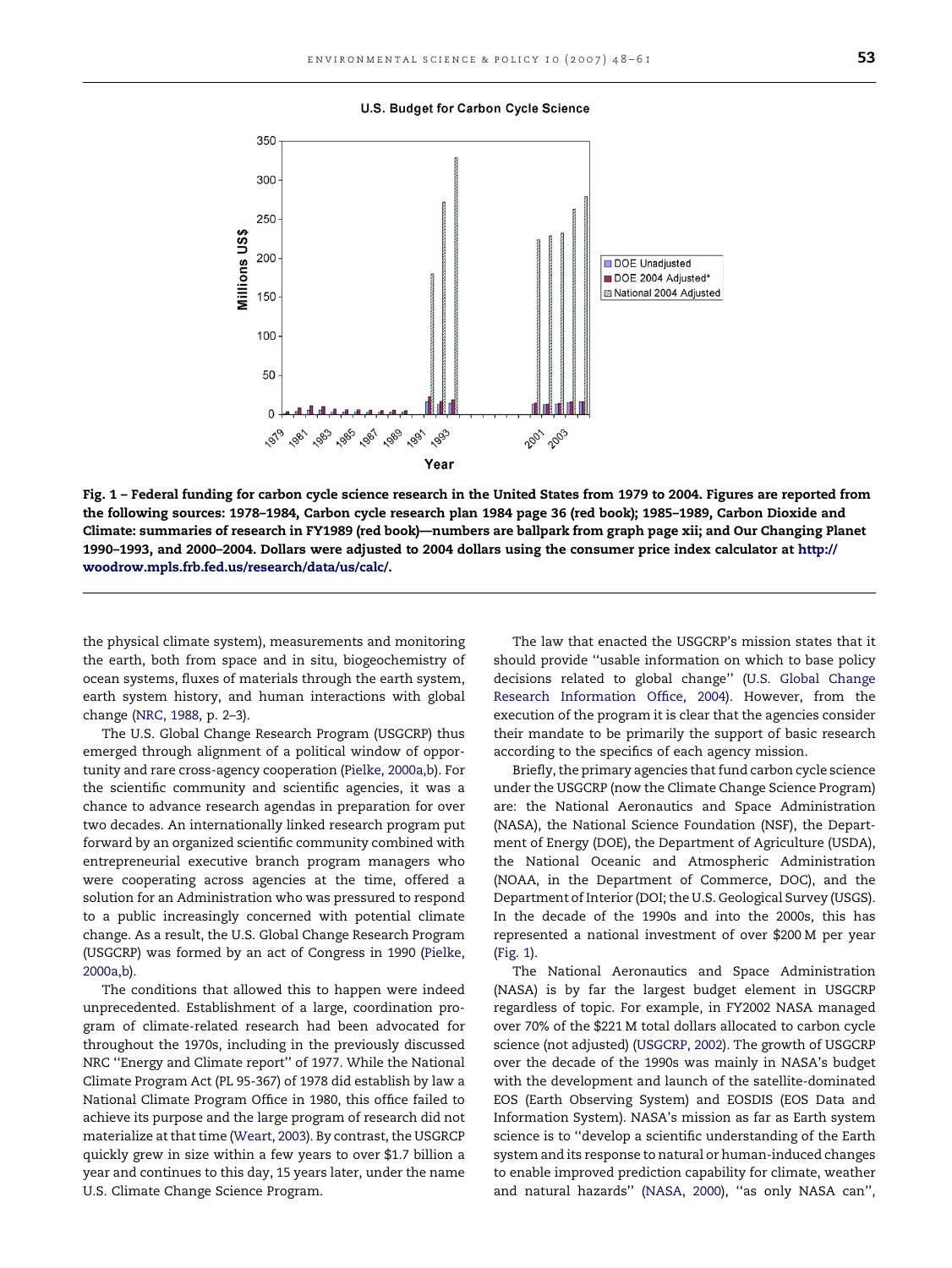meaning from space, either through spacecraft, satellites, or high-altitude aircraft. NASA also states that it follows an ''endto-end'' strategy in which its work will achieve ''maximum usefulness to the scientific and decision making communities'' [\(NASA, 2000\)](#page-12-0). NASA has supported work on biogeochemical cycles and ecological systems and dynamics, through its programs in terrestrial ecology, ocean color (primary productivity measurements), and land use/land cover.

The National Science Foundation contributes the next largest amount of funding to carbon cycle-related research under USGCRP (about 10% of the \$221 M in FY2002; [NASA,](#page-12-0) [2000\)](#page-12-0). The NSF funds broadly categorized research and education in science and engineering. Like NASA, or any other Federal agency for that matter, NSF views itself as having a fairly ''unique place'' in the landscape of funding for scientific research in the United States. Specifically, NSF focuses on funding ''basic'' research, and is responsible for the ''overall health of science and engineering across all disciplines'' ([NSF, 2004](#page-12-0)). NSF has historically funded a broad range of carbon cycle-related science, including research in atmospheric sciences, terrestrial ecology and biology, oceanographic research, and earth sciences such as geology.

As discussed above, the Department of Energy (DOE) is a long-time supporter of carbon cycle research, through its Office of Science. The mission of the Department of Energy includes to ''advance the national, economic and energy security of the United States'' and ''to promote scientific and technological innovation in support of the mission'' [\(US DOE,](#page-13-0) [2006\)](#page-13-0). The Biological and Environmental program, as it is now known, of the Office of Science, conducts research in modeling of the carbon cycle, and quantifying sources and sinks of carbon in the ocean and on land.

The research that the USDA supports, through its many laboratories and field offices or through its competitive grants program, must ''benefit consumers and promote agricultural prosperity and sustainable agricultural practices'' [\(U.S.](#page-13-0) [Department of Agriculture, 2005\)](#page-13-0). Until recently, this research was not focused on carbon cycle science, per se, but as interest has grown in the value of agricultural soils and timber reserves as ''carbon sinks'', the USDA has developed a larger research portfolio in this area. While much of the data that the USDA collects on agriculture and timber is related to carbon cycle studies (such as inventories of forest biomass), it generally must be converted or otherwise translated in order to make the data useful for carbon cycle science. Forest inventories are not collected for carbon science purposes, for example, and measure timber volume and forest health, rather than carbon directly. The USDA, however, has the most applied program in carbon cycle science, because this research emerged directly from programs that were closely linked to the fundamental mission of the agency, to promote agricultural prosperity.

The other two agencies that support carbon cycle science funded less than \$10 M combined in carbon cycle science research in 2002. The National Oceanic and Atmospheric Administration (NOAA) resides within the Department of Commerce, and has as its mission: ''To understand and predict changes in the Earth's environment and conserve and manage coastal and marine resources to meet our Nation's economic, social, and environmental needs'' [\(NOAA, 2004a,b\)](#page-12-0).

NOAA maintains the operational global atmospheric greenhouse gas monitoring network, which continues the pioneering effort begun by Keeling in the International Geophysical Year in 1957 ([Keeling, 1998](#page-12-0)). NOAA conducts research on ocean chemistry, air-sea  $CO<sub>2</sub>$  exchange, new technologies and experiments in  $CO<sub>2</sub>$  monitoring over land, and integrated carbon cycle modeling. The U.S. Geological Survey (USGS) of the Department of Interior, views itself as a science agency with a mission—to provide ''reliable scientific information to describe and understand the Earth; minimize loss of life and property from natural disasters; manage water, biological, energy, and mineral resources; and enhance and protect our quality of life'' [\(U.S. Geological Survey, 2006\)](#page-13-0). The USGS portfolio focuses on biogeochemical cycling in lakes, streams and wetlands, carbon cycling and sequestration in soils and sediments, land cover trends, and climate–vegetation change history and modeling. Research has recently targeted Alaska and the Mississippi River Basin.

## 6. Decision making to create the supply of carbon cycle science

Currently, as we have seen, the prioritization of funding, and therefore supply of carbon cycle science is controlled by a combination of scientists and agency program managers. Both the peer review process and the membership of committees reflect the deliberate separation of governance of the scientific process from ''societal influence'' (as described in [Bimber and](#page-11-0) [Guston, 1995; Jasanoff, 2003\)](#page-11-0). Scientists have influence through peer review, as well as through committees such as those organized through the National Research Council of the National Academy of Sciences. The (generally) anonymous peer review process is a long-standing tradition in academia, and is used to select proposals for funding, papers for publication, and scientists for promotion. Almost all oversight or advisory committees providing input on priorities for carbon cycle science, whether at the agency or national level, consist exclusively of practicing scientists.

Program managers at Federal agencies have always been involved as proximate decision makers as they are responsible ultimately for writing the announcements of opportunity, selecting reviewers for proposals, and ultimately recommending proposals for funding. They receive formal and information input from their major stakeholders, the scientific community, in setting priorities. The program manager is responsive to the overall mission of the agency, and trying to make sure that the research funded falls within that mandate. Projects that are funded generally must meet a standard for scientific merit as judged by peer review, but, equally important, must meet the mission goals of the agency. In this case, fulfilling mission goals for scientific decision makers generally means filling their particular niche, whether it be remote sensing related science, research that advances fundamental understanding, research that focuses on the chemistry of the atmosphere, and so on. The broader question of whether such research actually advances the larger mission of the agency, e.g. protecting life and property, meeting economic, social and environmental needs, or advancing energy security, is rarely ever asked. Accountability rests with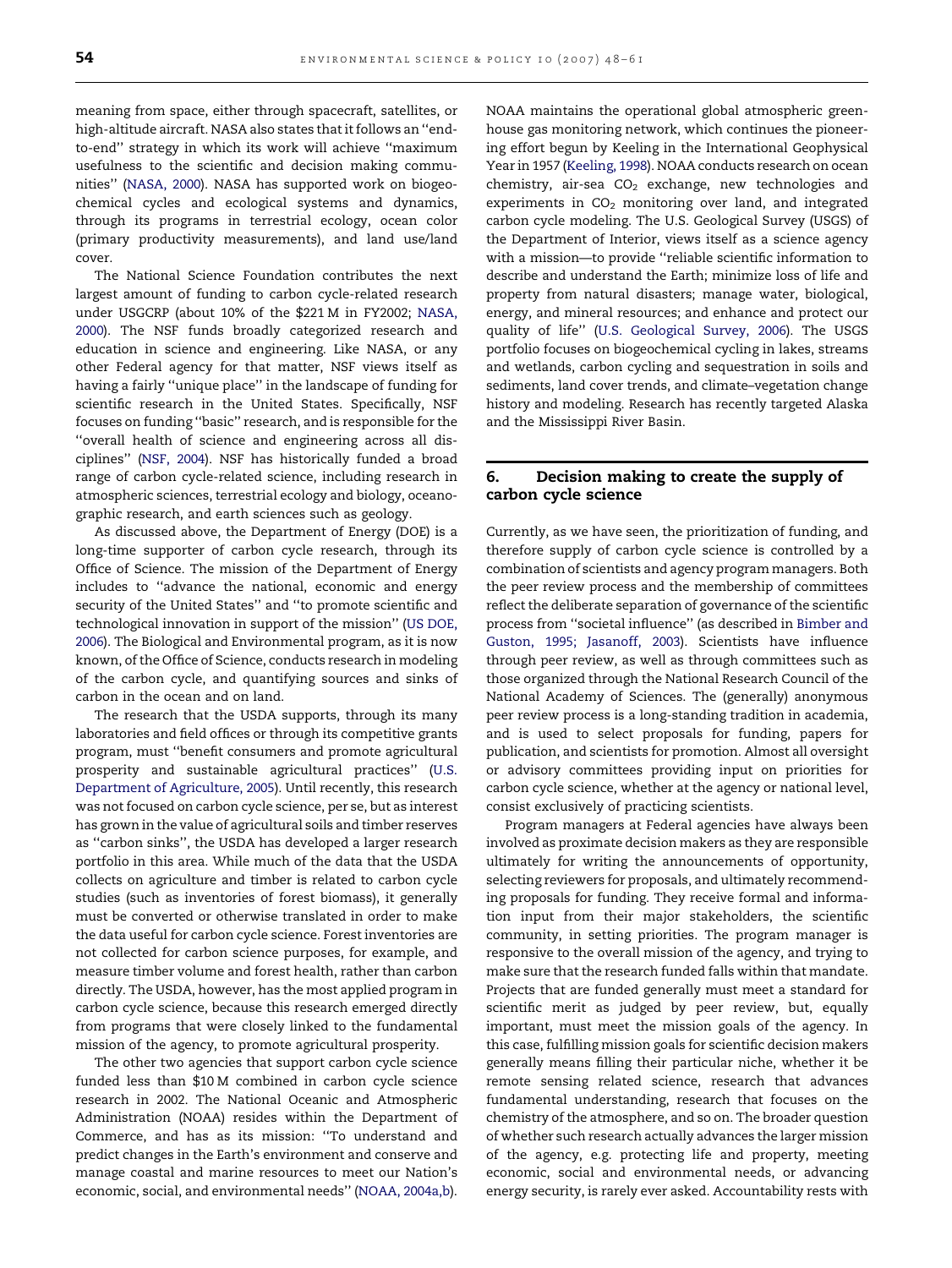committees made up of scientists who periodically review agency programs for their scientific merit (quality of basic research), and appropriateness of research to their particular niche.

Because funding for research is largely through Federal funds, members of Congress, their staffs, the Office of Management and Budget, Agency Administrators, and University/Research Institution lobbyists also play some role in decision making on the priorities and budgets allocated for scientific research. Science agencies propose their budgets to the Office of Management and Budget (OMB), usually after receiving guidance, and when approved by OMB the budgets become part of the President's Budget. The President's budget is then taken to the House and Senate, who will usually develop their own versions based on the President's budget. The greatest calls for ''usable science'' and science that serves decision making have emanated from decision makers in Congress, who must make their case for research funds against the many other competing priorities of the Federal discretionary budget (e.g. [House Committee on Science, 2002](#page-11-0)). However, even Congress members charged with reviewing budgets for science have been reluctant to challenge the paradigm that ''unfettered'' basic research will eventually result in societal benefit, with some notable exceptions.10

Without a change in fundamental attitude towards empowering the use of information as a central goal for research programs aimed at serving societal needs, the supply of information is not likely to become significantly more usable. The processes that govern the prioritization, selection, advocacy and accountability for research stem from the internal operating norms of the scientific community and are extremely appropriate for basic, curiosity-driven research. Should the community wish to shift their research agenda to one more focused on the needs of society, however, changes in these operating norms would be appropriate.

#### 7. The current supply of carbon cycle science

Clearly, the agencies have each absorbed and follow the post-WWII science policy paradigm and adapted it to their specific niche area such as remote sensing, atmospheric monitoring, and so on. The supply of carbon cycle science has reflected this prioritization, focusing on critical controversies or uncertainties within carbon science, assuming that this information might at some point be useful for societal decision making, but without making the connection directly.

After 30 years or so of established programs in carbon cycle science, later organized under global change, the supply of carbon cycle science overwhelmingly consists of advances in the basic understanding of global budgets of carbon fluxes, process understanding of exchanges of carbon between various reservoirs, measurements of concentrations and fluxes, terrestrial vegetation and ocean chemistry at both a global scale and a very local scale, and models that now couple biogeochemical dynamics to physical elements of the Earth system at a global scale [\(Houghton et al., 2001](#page-11-0), chapter 3). This

has been tremendous for advancing basic understanding of the carbon system on Earth. Whether ''closing these gaps in knowledge'' has allowed for improved decision making, however, is an open question, and the evidence suggests that carbon cycle science is not organized to produce usable information to those outside of the scientific community, especially at more regional and local scales.

Of course research knowledge is sometimes used regardless of whether the knowledge was intentionally created to be usable. Certainly basic research can be and is used in decision processes to support positions, inform decision pathways, and alert the public to potential problems. The iconic curve of rising  $CO<sub>2</sub>$  in the atmosphere initiated by Keeling has certainly been used many times both as an alert and to demonstrate to the public the importance of action on climate change. The notion that some excess anthropogenically released atmospheric carbon was currently stored in forests and agricultural soils (sinks) – in other words on land where it could potentially be managed – was of great interest to negotiators in the Framework Convention on Climate Change process. The concept of carbon sinks has become intensely politicized and nationalized throughout the climate negotiations, and information on carbon budgets, whether national or global have certainly been used in positioning and negotiation (Lövbrand and Stripple, 2006). Knowledge can be, and often is, selectively used to support claims or lines of argument on different sides of any issue, often as a substitute for debates over competing values ([Sarewitz, 2000](#page-12-0)).

Highly technical and uncertain scientific knowledge is increasingly being required to implement provisions for carbon sinks based on the Kyoto protocol (e.g. [Apps et al.,](#page-11-0) [2003](#page-11-0)). As a result, especially in nations who have ratified the Protocol, carbon science is becoming more closely linked to particular national policy questions, although simultaneously the importance of the separation of the science from policy is still definitively invoked by actors on both sides of the science– policy interface (Lövbrand, this issue). As Lövbrand discusses, this may result in less transparency in how knowledge is supporting decision making, because although fundamentally connected to policy through largely unseen ''knowledge brokers'', the actors on both sides are not openly engaged in the discussion of usable knowledge. In the U.S., which has not ratified the Protocol, carbon sequestration is nonetheless of great interest and thus agencies such as the USDA have begun to sponsor research into examining the potential for carbon storage in various land use types and through different management practices [\(Logar and Conant, this issue](#page-12-0)). Most of this research is aimed at national level policy making, but some is intended for individual carbon decision makers and the like. This research in the U.S. is however, a very small percent of the carbon cycle science activity, as mentioned above.

#### 8. The context of demand

It is beyond the scope of this paper to do a full analysis of the potential demand side for carbon cycle science; such a study would provide a necessary complement to this analysis of the supply and provide a more complete picture. It is instructive,

<sup>10</sup> For example Representative George Brown, Senator Wirth, Senator Murkowski, Representative Walker.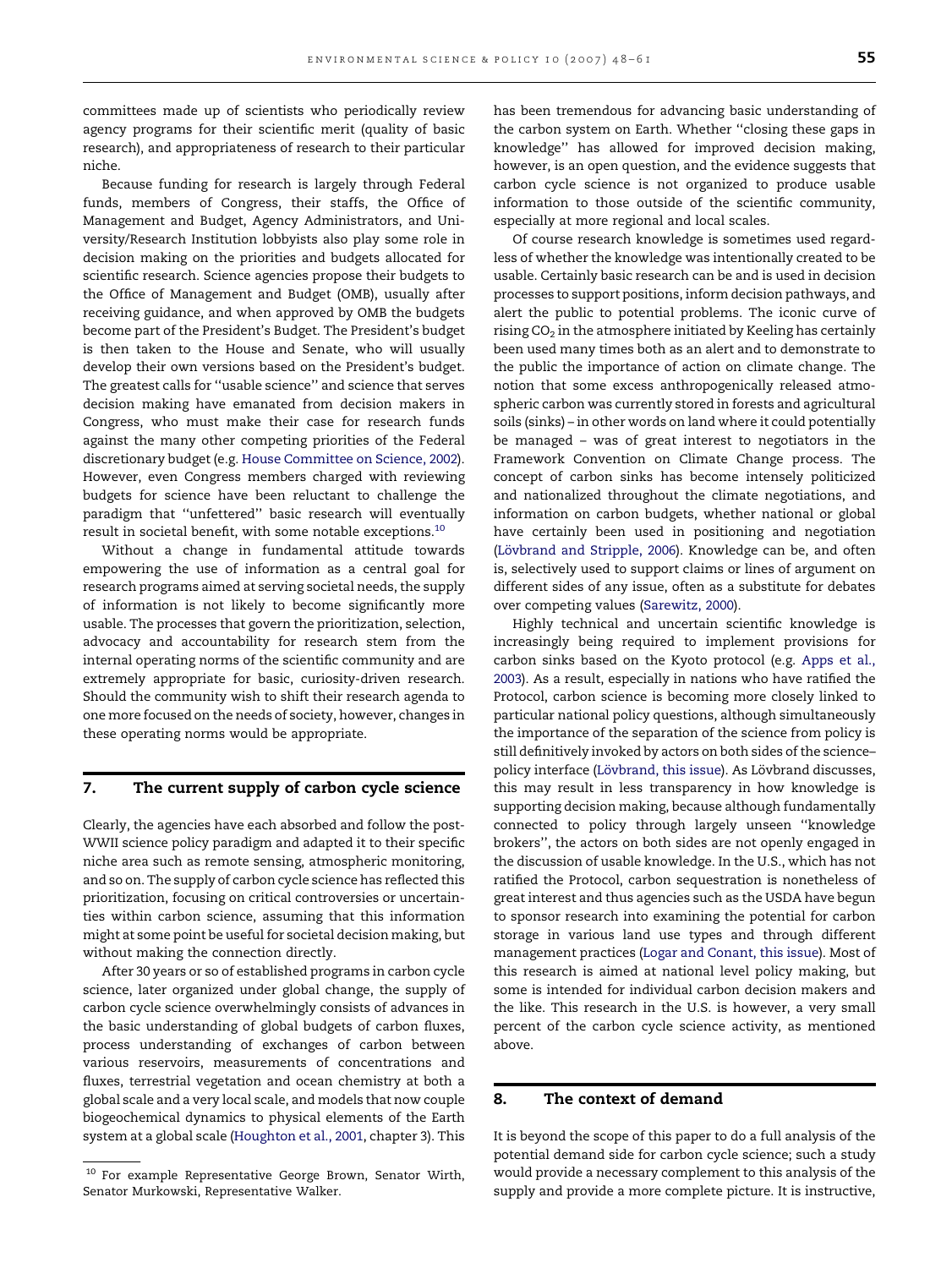however, to note the context under which carbon cycle science has evolved over the years. Demand for carbon cycle science emerged as a response to perceived policy problem in the 1970s—as described earlier, the scientific community offered the research program as a way to resolve some of the fundamental uncertainties about how much carbon was going where. The pattern was to continue until just a few years ago, with the demand for carbon cycle science mainly expressed as a need to reduce uncertainty for future projections of climate ([USGCRP, 1989–2005\)](#page-13-0). With the advent of the Kyoto Protocol, and its associated articles that provided for carbon sinks such as planting forests to offset the needed reductions from fossil fuel emissions, interest in carbon science grew stronger as an issue and became described as 'carbon management' [\(United](#page-13-0) [Nations Framework Convention on Climate Change, 2006\)](#page-13-0). [Logar and Conant \(this issue\)](#page-12-0) describe the evolution of demand for carbon science in the agricultural sector and note recent directives from the President for carbon sink-relevant research. The 2002 U.S. Farm Bill also specifically calls out incentives for innovative projects involving producers and carbon sequestration ([U.S. Department of Agriculture, 2002\)](#page-13-0). This call for research, however, does not necessarily equate to demand for use of the information in decision making. As we have seen with the issue of climate change science in general, investment in prediction and characterization of the global system are not necessarily useful for current decision making and may serve conveniently as a substitute for near term, identifiable actions or prevent the generation of alternative policy options [\(Shackley and Wynne, 1995, 1996\)](#page-12-0). The demand for knowledge to be used in decision making is strongly dependent on the policy context, and whether a policy consensus has been achieved. In the case of carbon management, such a consensus has not yet been reached in the United States, although individual cities, states, businesses, agricultural interests, non-governmental institutions and individuals are acting to deliberately manage carbon in their own contexts. This audience is likely neglected by the current focus of carbon cycle science and could be evaluated for improving the connection of carbon science to use in societal decision making in the future.

## 9. Alternative science policies

As we enter the era of ''carbon governance'', opportunities for carbon cycle science to be usable may exist in agriculture, forestry, local, state, and national government, industry, nongovernmental organizations,education, and soonata varietyof scales [\(Dilling, in press](#page-11-0)). In order to provide usable information, however, alternate means of creating and disseminating the supply of carbon cycle science must be considered. Scholars of science–society interactions have demonstrated the weaknesses ofthe traditional science supplyparadigm – the so-called ''loading dock'' strategy referred to earlier – and have persistently called for new ways of organizing the research endeavor to produce ''usable'' or socially robust knowledge ([Cash et al., 2003, 2006; Jasanoff et al., 1995; McNie, this issue;](#page-11-0) [Nowotny et al., 2001; Sarewitz, 1996; Sarewitz and Pielke, this](#page-11-0) [issue; Stokes, 1997](#page-11-0)). As [Nowotny et al. \(2001\)](#page-12-0), suggests it is critical that scientific knowledge be reliable, but in this endeavor, it is not sufficient. To be valuable for problem solving in a particular context, knowledge must also be created to be socially robust—that is, it ''remains valid'' even when crossing disciplines and boundaries into societal use.

Experience shows that in order to produce scientific information that is of use to others beyond the scientific community, the research community cannot merely conduct research in a societal vacuum [\(Herrick and Jamieson, 1995;](#page-11-0) [Jasanoff, 1990; Parson, 2003; Pielke and Conant, 2003; Pulwarty](#page-11-0) [and Melis, 2001; Pulwarty and Redmond, 1997; Russell, 1992;](#page-11-0) [Sarewitz, 1996; Stokes, 1997](#page-11-0)). The concept of ''co-production'' is a useful one that has permeated much of the recent scholarship on how to achieve more usable science ([Jasanoff](#page-12-0) [and Wynne, 1998](#page-12-0)). Co-production is ''the act of producing information or technology through the collaboration of scientists and engineers and non-scientists, who incorporate values and criteria from both communities'' ([Cash et al., 2006\)](#page-11-0). Researchers must interact with, test, and constantly factor in the needs of real users with intentionality. Placing the user or a real use at the center of focus, rather than the resolution of scientific controversies, requires a change in mindset. It also suggests that an early step of the research program is to identify which users are to be served, with which specific problems, and over which time and space scales. An understanding of what ''usable science'' means to the group of intended users cannot be assumed but must be discovered through interactions with users themselves, or through their proxies such as boundary organizations [\(Lemos et al., 2002;](#page-12-0) [Lemos and Morehouse, 2005; Ray and Webb, 2000\)](#page-12-0). Then, considerations of use must be incorporated into the research strategy. Other scholars have identified criteria such as credibility, legitimacy and saliency as three critical elements that must be in place in the production of information in order for such information to be useful and incorporated into decision making ([Cash, 2001; Cash and Clark, 2001](#page-11-0)).

Once such an orientation toward practical use takes place, the research may require radically different components, and indeed, ways of organizing. [McNie \(this issue\)](#page-12-0) provides an extensive review of the various mechanisms used to implement improved connections between scientific knowledge production and use, such as boundary organizations. [Cash](#page-11-0) [et al. \(2006\)](#page-11-0) suggest that attention must be paid to the four functions of convening, translation, collaboration and mediation when aiming to co-produce knowledge. This type of organizational commitment differs from the more informal connections between knowledge generators and policy makers that already exist for many topic areas and that also affect the flow of information from the scientific community to policy and decision makers. For example, as described by Lövbrand (this issue), close relationships have already developed between carbon cycle scientists and policy entrepreneurs working at the international negotiating level. As Lövbrand describes, carbon cycle science in Sweden is intimately connected to policy needs at the national level, although both sides claim independence of each other. The individuals involved are definitive examples of the ''knowledge broker'' described by Litfin, whose ability to frame and interpret scientific knowledge is a ''substantial source of political power'' ([Litfin, 1994](#page-12-0), p. 4). Another possibility for connecting science to decision making is the establishment of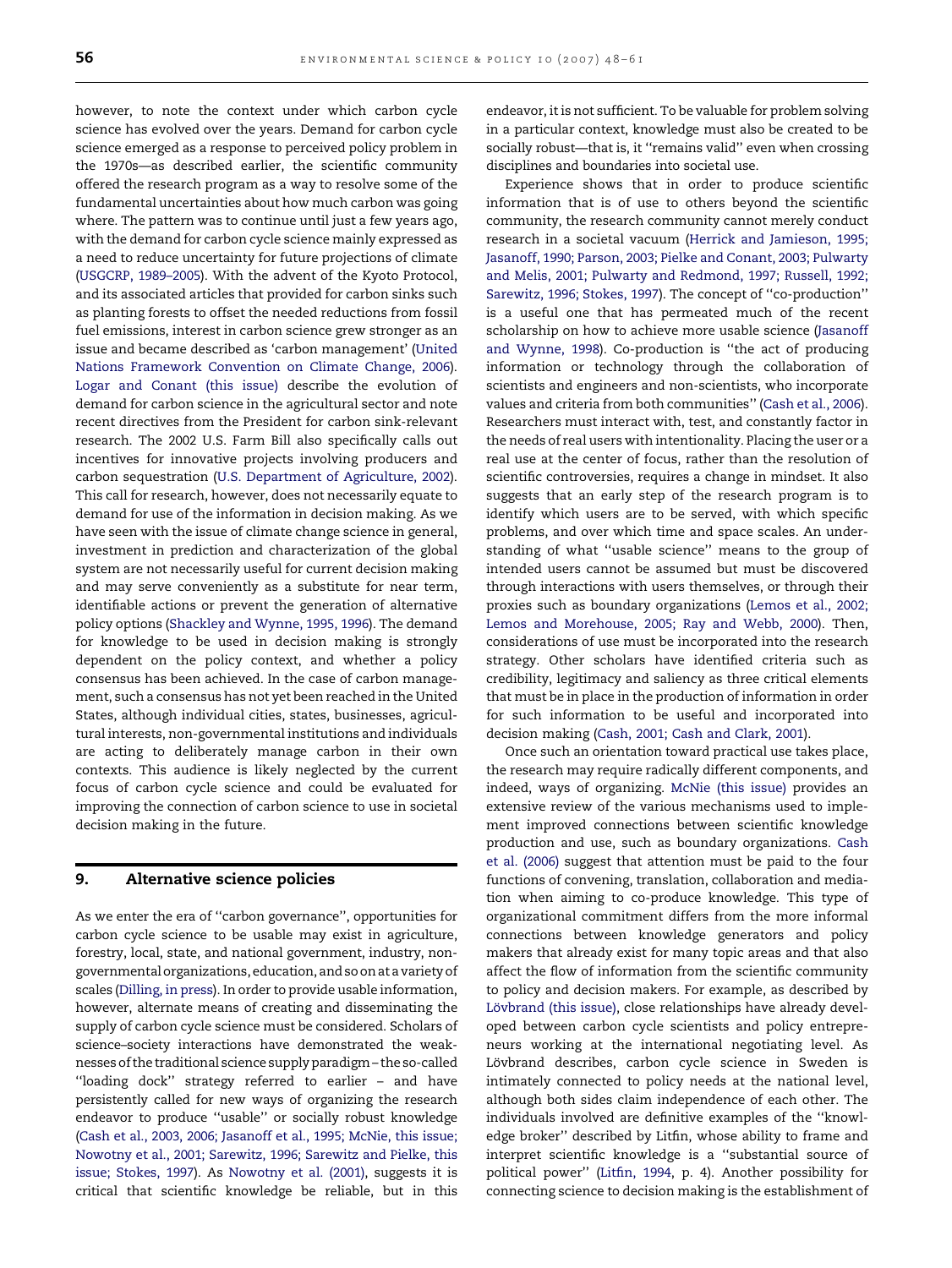epistemic communities. Epistemic communities are ''networks of knowledge-based communities with an authoritative claim to policy-relevant knowledge within their domains of expertise'' (Haas, 1992: as cited in [Jasanoff and Wynne, 1998](#page-12-0)). Epistemic communities can play a role in representing broader views on science and technology. Communities of this type may well form around issues of carbon management, such as geologic sequestration or ocean fertilization, although those other than scientific communities are not yet highly organized in the United States. The environmental non-Governmental organization community may be performing such a role for terrestrial carbon sequestration, as for example, both World Resources Institute and the Nature Conservancy have been very active in promoting projects and accounting standards.<sup>11</sup>

Of course one must acknowledge the very real dilemma that both scientists and society experience over how much to "steer" science toward specific goals. The paradigm that emerged after World War II in the U.S. and elsewhere emphasized the autonomy of science as a reaction to the horrors of science being ''steered'' toward unacceptable ends under totalitarian regimes during the war (Merton, 1942: as cited in [Nowotny et al., 2001](#page-12-0)). Merton's ideal suggested that under a functioning democratic system, science could best serve society by being unfettered and autonomous. As Nowotny et al. and others have described, such an ideal has been challenged by the realities of business-university relationships, scandals in peer-review, elite decision making on controversial technologies and increasing scrutiny of science budgets since the end of the Cold War. The promotion of ''co-production'' of knowledge and contextual or ''mode-2'' science has emerged as a response to these critiques and challenges. Advocates for such strategies do not mean to promote the usability of science in undemocratic ways—far from it. They aim to bring out into the open the underlying value commitments and priorities of society and the scientific community in the pursuit of knowledge for the public good. While such processes must naturally guard against capture by undemocratic tendencies, they are envisioned by advocates to support more democratic decision making and access to scientific knowledge, not curtail them.

## 10. ''Missed opportunities'' to shift the supply of carbon cycle science toward usability

Given the current paradigm and decision makers responsible for determining the supply of carbon cycle science, it is not surprising that the supply that has emerged overwhelmingly consists of basic research geared to resolving and understanding fundamental uncertainties in the carbon cycle. But what alternatives exist for ensuring that science more effectively meet societal needs? [Sarewitz and Pielke \(this](#page-12-0) [issue\)](#page-12-0) have introduced a framework for science policy research in this area, known as ''reconciling supply and demand'' for research. Situations where supply and demand are mismatched is known as a ''missed opportunity'', whether

for research to serve a decision maker's need, or for a decision maker to take advantage of currently unused research. The phrase can also be thought of more broadly as those times when ''opportunities to connect science and decision making have been missed''. In its programmatic history, carbon cycle science has actually experienced at least three ''missed opportunities'' that could have been capitalized on to produce a more usable supply of information. That these were not followed up with to any degree suggests that the dominant paradigm of the past 60 years is extremely powerful and challenges have been met with effective resistance, either from the scientific community or the institutional system itself.

The first missed opportunity was experienced within the early DOE planning and implementation of a carbon cycle research program. Within the ''Carbon Dioxide, Environment and Society'' program that encompassed carbon cycle research, program plans had outlined a research strategy that included research on the ''ameliorative or adaptive strategies and technologies'' and ''assessment of the environmental and social costs and benefits'' for the effects of increasing atmospheric carbon dioxide concentrations [\(US](#page-13-0) [DOE, 1979b](#page-13-0), p. 112). A workshop on the environmental and societal consequences of a possible  $CO<sub>2</sub>$ -induced climate change specifically included experts on the use of scientific knowledge in decision making, and recommended steps be taken to include such research in the program [\(US DOE, 1980a](#page-13-0)). Small amounts of funding (approximately 8% of the entire DOE carbon dioxide and climate budget—and no other agency funded such research) were allocated to research dealing with options, decision making, assessments and institutional choices in FY1980 ([US DOE, 1981](#page-13-0)). The director of the Carbon Dioxide and Climate Division at that time, Dr. David Slade, was also personally interested in more than the basic science conducted within his program. As he muses in his introduction to a workshop report from 1980; ''...perhaps it would be more useful if we would design fossil fuel use strategies that would permit us to manage release rates of  $CO<sub>2</sub>$  so as to keep the  $CO<sub>2</sub>$  concentrations at "acceptable levels"... do we know enough to about the carbon cycle now to develop a ... management strategy that would limit atmospheric concentrations of  $CO<sub>2</sub>$  to some predetermined level? If the answer is no, ... is our research program properly directed to obtain it? What should we be doing that we are not now doing?'' [\(US DOE,](#page-13-0) [1980b,](#page-13-0) p. xiii). However, by 1983, Dr. Slade had been removed from his position, and the boundaries of the program retreated to the familiar carbon cycle science and climate dynamics basic research separated from human decision making or policy. According to a program manager familiar with the history, Dr. Slade's foray into linking to intended end users was seen as an ''experiment'' that ''did not go over very well''. After that time, the guidance from the agency was ''even more strong: just focus on the science''. The program did go on to produce several ''State of the Art'' reports summarizing the state of the science, and funded international scientific committees and those at the National Research Council, but reports and assessments remained the extent of engagement with the public. Clearly, then, there are legitimate fears of attempting to make more direct connections between those who might use research information and the production of that information supply. In

<sup>11</sup> For example [http://climate.wri.org/carboncapture-project-](http://climate.wri.org/carboncapture-project-226.html)[226.html](http://climate.wri.org/carboncapture-project-226.html) and [http://www.nature.org/initiatives/climatechange/](http://www.nature.org/initiatives/climatechange/work/) [work/](http://www.nature.org/initiatives/climatechange/work/) (accessed August 1, 2006).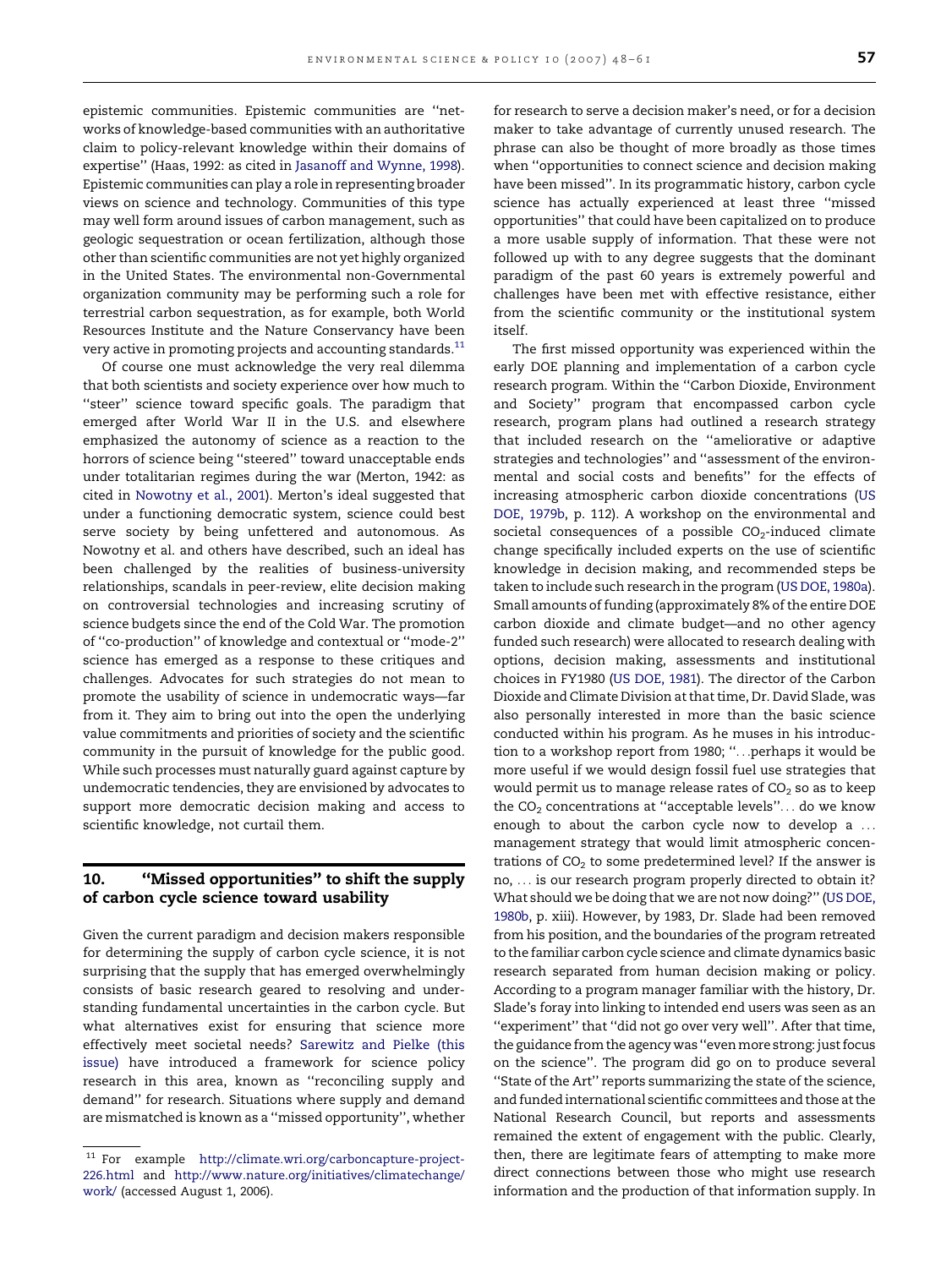any event, the opportunity to perhaps shift the supply of carbon cycle science was missed.

The second missed opportunity occurred as part of the planning for the National Climate Program in 1980, of which DOE was a major participant. The National Climate Program Act (PL 95-367) that established the program, emphasized the fact that information existed that could potentially help in decision making, but was not being used: ''information regarding climate was not being fully disseminated or used, and Federal efforts have given insufficient attention to assessing and applying this information''. A full program of assessments, basic and applied research, monitoring, climate forecasting, and so on, was authorized. Congress highlighted the need to have the program deliver more than just research. As stated by Mr. Brown in a Hearing about the implementation plan put forward by the agencies: ''an essential feature of that planning process was to bring potential users of climate knowledge into the program design at the earliest stage, both to promote the education of those users as to what is available and to insure that programs were designed not merely as interesting research programs, but to fulfill real needs of society'' ([House Committee on Science and Technology, 1979](#page-11-0), p. 2). A similar dissatisfaction with the plan was stated by Mr. Walker, ''one of the things that I have learned on this Committee [the Committee on Science and Technology] is that the end result of virtually all research is that more research is needed'' [\(House Committee on Science and](#page-11-0) [Technology, 1979](#page-11-0), p. 21). He also asked pointedly whether the services and use aspect of the plan would get significant resources within the first 5 years (it was a very minor percentage of the program). Within the larger recessionary context of the early 1980s, this national program never came to fruition as envisioned and so the concerns of the Congressmen were never adequately addressed.

The third missed opportunity came in the implementation of the U.S. Global Change Research Program, of which carbon cycle science is a major component. The 1988 NRC document that laid the priorities out for the program contained a chapter that explicitly called out the human dimensions of global change. While much of this section emphasized social science research that may or may not have been any more usable in decision making, the section did acknowledge that ''management is not the same as prediction or even understanding'' ([NRC, 1988,](#page-12-0) p. 168). It further went on to state that ''management can be improved despite the enormous uncertainties and downright ignorance that will continue to make detailed predictions illusory. A central question is whether we are in fact improving our management of environmental change, and, if so, which forms of social action are most effective in what situations... [I]ncreasing the range of management options, and characterizing their likely performance, should be a central focus for invention, imagination and research applied to the human component of global change''. A further section made explicit recommendations about how to make ''knowledge about global change useful as a guide to human actions'' [\(NRC, 1988](#page-12-0), p. 180). The section also suggested that involving organizations directly responsible in performing assessments would be necessary in order for this research to influence practice. In other words, even for those engaged in research on how to do usable science, it would help to involve

the potential users to have a greater chance those users might actually use the results.

These sections appear to recognize that prediction, reducing uncertainty, and otherwise performing basic research may have little relevance to producing information useful for management of environmental problems—a direct challenge to the notion of the ''linear model'' paradigm. Unfortunately, these details did not make it into the ''Summary of Recommendations'' atthebeginning ofthe report.The nextNRCreport ''Research Strategies for the U.S. Global Change Research Program'', did not highlight decision making or use of information in any way, focusing instead on modeling, satellite systems, and process research that included humans to be studied as far as how they affected the Earth system [\(NRC, 1990\)](#page-12-0). As before, however, when Congress turned its attention to the USGCRP in its early years, the lack of attention to ''usable science'' earned the program sharp criticism [\(Pielke, 1995\)](#page-12-0). These missed opportunities suggest that it is very difficult to challenge the dominant paradigm, as the scientific culture, institutions and incentives all act to maintain the status quo.

Nonetheless, small changes within individual agencies have been visible over the past decade. At NSF, a second criterion for judging proposals was introduced, intended to highlight the relevance of the proposed research for ''broader impacts'' to society. NASA has introduced a new Applied Sciences emphasis, attempting to connect their research products to various decision support systems in agriculture, security, water resources, and so on ([NASA, 2002\)](#page-12-0). And in NOAA, experiments in co-production of knowledge have been launched in the Regional Integrated Sciences and Assessments program. Much of what has been learned about ''usable'' earth science information has come from studies in the seasonal to interannual climate forecasting arena (e.g. [Lemos et al., 2002;](#page-12-0) [Lemos and Morehouse, 2005; NRC, 1999, 2005; Pulwarty and](#page-12-0) [Redmond, 1997\)](#page-12-0). Whether these small, pilot activities survive the pressure from the more dominant institutional paradigm remains to be seen. The USGCRP, now organized into the U.S. Climate Change Science Program, appears now to be even more strongly stating an interest in providing decision support, but there is no indication that the program will organize itself to do so by transforming its research strategy [\(U.S. Climate Change](#page-13-0) [Science Program, 2003b\)](#page-13-0).

The carbon cycle science program as a whole has not asked the question of how their research could be more usable. Some of the obvious questions include those of scale—does a carbon budget at a global or continental or even regional scale provide useful information? To whom? Is there information that a city manager interested in reducing a city's carbon emissions footprint might need? Where can she look? How about a business looking for ''the straight scoop'' on options for the future? What is the responsive domain of publicly funded carbon science versus privately funded knowledge brokers? There are pockets of activity within the Department of Agriculture that are studying carbon sequestration on agricultural lands and in forests, but the degree to which users are involved is variable ([Logar and Conant, this issue\)](#page-12-0). A few projects on carbon management have also been funded through the NASA Applied Sciences program and the North American Carbon Program, and may yield some insight into more effectively meeting decision makers' needs for carbon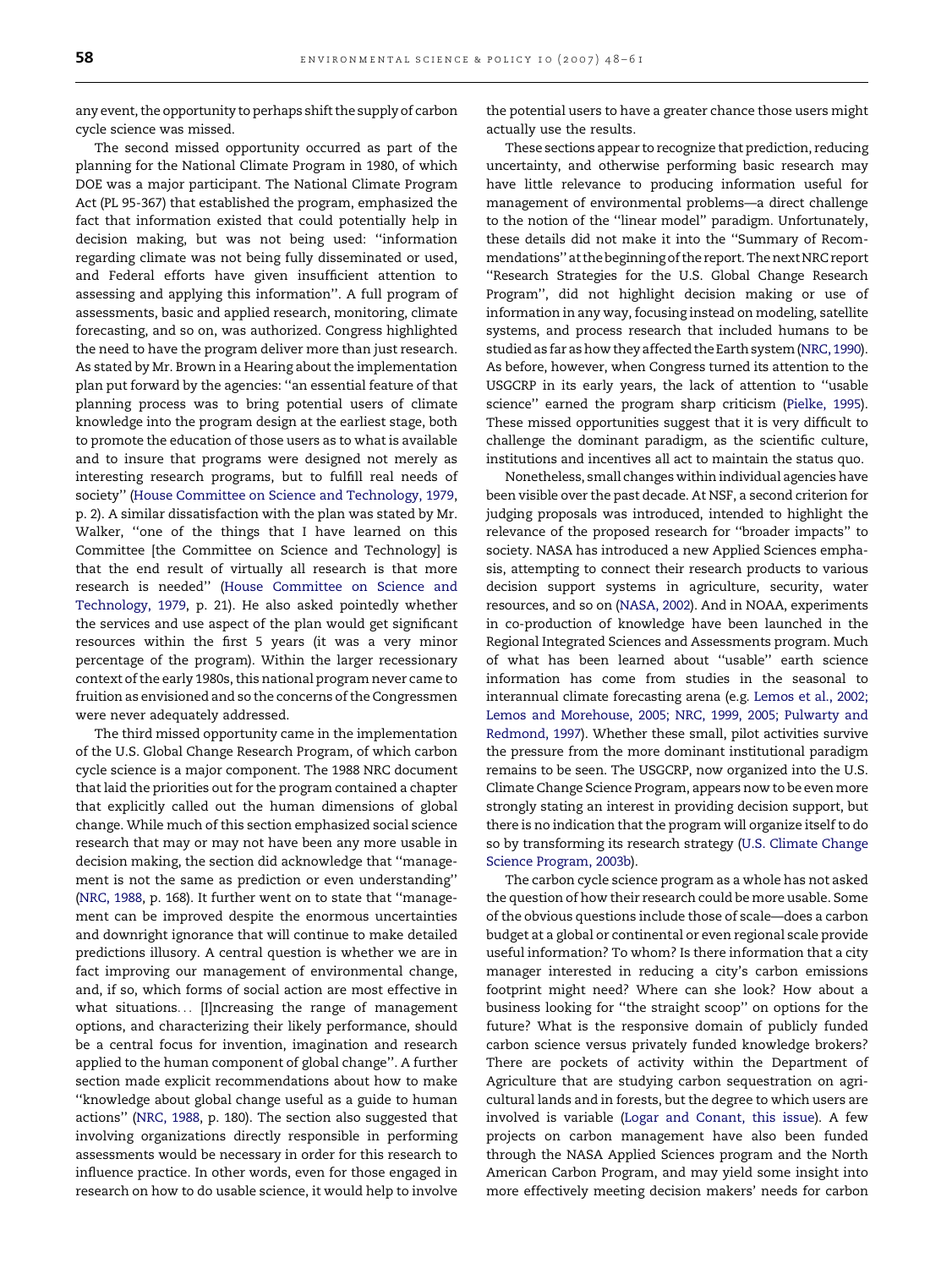<span id="page-11-0"></span>information. For the most part, however, the carbon program has not yet engaged the question on how to make science more usable, and for which users, at what scales.

## 11. A future opportunity?

As individuals and nations grapple with decisions to mitigate and adapt to climate change in the future, there is increasing interest in deliberate management of the carbon cycle. It would seem at first glance that carbon cycle science is an area of research that has enormous potential for use in societal decision making. However, carbon cycle science in the United States for the most part is not currently configured to be able to discern what might be of interest to decision makers in various sectors and to organize to meet those needs effectively. The evidence suggests that most of the decisions about scientific funding for the carbon cycle are still made in response to scientific priorities without a great deal of linkage to the needs of decision makers outside the scientific community. Without a deliberate strategy to conduct usable science, the supply of carbon cycle science will always be primarily designed to investigate the basic uncertainties and scientific frontiers of the field, without regard to the broader societal interest or need. While no-one advocates for doing away with curiosity-driven research, it is well-recognized that such research is no substitute for science that is intended to provide socially robust knowledge. Carbon science therefore must seriously consider how to best organize and create new, additional strategies if indeed it is serious about knowing how to ''best support improved public debate and decision making in the near term''.

#### Acknowledgements

I am deeply grateful to Sonja Jones of the Carbon Dioxide Information and Analysis Center, Oak Ridge TN for tracking down and sharing many of the original DOE Carbon Dioxide and Climate program ''blue books'' and ''red books'' with me. Special thanks also to Roger Dahlman, Diane Wickland, Dave Shultz, and Mike Jawson for providing information and perspectives for this project. Also, thanks to Dan Sarewitz, Eva Lövbrand, Rich Conant, Nat Logar and Roger Pielke, Jr. and three anonymous reviewers for helpful comments on an earlier version of this manuscript. All perspectives and remaining errors are the sole responsibility of the author.

#### references

- Apps, M., Canadell, J., Heimann, M., Jaramillo, V., Murdiyarso, D., Schimel, D., Manning, M., 2003. Expert meeting report: IPCC meeting on current understanding of the processes affecting terrestrial carbon stocks and human influences upon them. Geneva, Switzerland, July 21–23 (available at <http://www.ipcc.ch/pub/carbon.pdf>).
- Bimber, B., Guston, D.H., 1995. Politics by the same means. In: Jasanoff, S., Markle, G.E., Petersen, J.C., Pinch, T. (Eds.), Handbook of Science and Technology Studies. Sage Publications Inc., Thousand Oaks, CA, pp. 554–571.
- Bolin, B., 1977. Changes of land biota and their importance for the carbon cycle. Science 196 (4290), 613–615.
- Broecker, W.S., Takahashi, T., Simpson, H.J., Peng, T.H., 1979. Fate of fossil fuel carbon dioxide and the global carbon budget. Science 206, 409–418.
- Bush, V., 1945. Science—The Endless Frontier. United States Government Printing Office, Washington, DC.
- Cash, D.W., 2001. In order to aid in diffusing useful and practical information: agricultural extension and boundary organizations. Sci. Technol. Hum. Val. 4, 431–453.
- Cash, D.W., Clark, W., 2001. From science to policy: assessing the assessment process. Faculty Research Working Paper 01-045. Kennedy School of Government Harvard University, Cambridge, MA (available at [http://ksgnotes1.harvard.edu/](http://ksgnotes1.harvard.edu/Research/wpaper.nsf/RWP/RWP01-045) [Research/wpaper.nsf/RWP/RWP01-045](http://ksgnotes1.harvard.edu/Research/wpaper.nsf/RWP/RWP01-045)).
- Cash, D.W., Clark, W.C., Alcock, F., Dickson, N., Eckley, N., Guston, D.H., Jaeger, J., Mitchell, R.B., 2003. Knowledge systems for sustainable development. Proc. Natl. Acad. Sci. 100 (14), 8086–8091 (available at [http://www.pnas.org/cgi/](http://www.pnas.org/cgi/reprint/100/14/8086.pdf) [reprint/100/14/8086.pdf\)](http://www.pnas.org/cgi/reprint/100/14/8086.pdf).
- Cash, D.W., Borck, J.C., Patt, A.G., 2006. Countering the loadingdock approach to linking science and decision making. Sci. Technol. Hum. Val. 31 (4), 465–494.
- Cozzens, S.E., Woodhouse, E.J., 1995. Science, government, and the politics of knowledge. In: Jasanoff, S., Markle, G.E., Petersen, J.C., Pinch, T. (Eds.), Handbook of Science and Technology Studies. Sage Publications Inc., Thousand Oaks, CA, pp. 533–571.
- Detwiler, R.P., Hall, C.A.S., 1988. Tropical forests and the global carbon cycle. Science 239, 42–47.
- Dilling, L., in press. Toward carbon governance: challenges across scales in the United States. Global Environmental **Politics**
- Dilling, L., Doney, S.C., Edmonds, J., Gurney, K.R., Harriss, R.C., Schimel, D., Stephens, B., Stokes, G., 2003. The role of carbon cycle observations and knowledge in carbon management. Annu. Rev. Environ. Resourc. 28, 521–558 (available at: [http://sciencepolicy.colorado.edu/admin/](http://sciencepolicy.colorado.edu/admin/publication_files/resource-1732-2005.20.pdf) [publication\\_files/resource-1732-2005.20.pdf\)](http://sciencepolicy.colorado.edu/admin/publication_files/resource-1732-2005.20.pdf).
- Feely, R.A., Sabine, C.L., Takahashi, T., Wanninkhof, R., 2001. Uptake and storage of carbon dioxide in the ocean: the global  $CO<sub>2</sub>$  survey. Oceanography 14 (4), 18-32.
- Fehner, T.R., Holl, J.M., 1994. Department of Energy, 1977–1994: A Summary History. DOE/HR-0098. Department of Energy, Washington, DC (available at [http://www.cfo.doe.gov/](http://www.cfo.doe.gov/me70/history/Summary_History.pdf) [me70/history/Summary\\_History.pdf](http://www.cfo.doe.gov/me70/history/Summary_History.pdf)).
- Herrick, C., Jamieson, D., 1995. The social construction of acid rain: some implications for policy assessment. Global Environ. Change 5 (2), 105–112.
- Houghton, J.T., Ding, Y., Griggs, D.J., Noguer, M., van der Linden, P.J., Dai, X., Maskell, K., Johnson, C.A. (Eds.), 2001. Climate Change 2001: The Scientific Basis. Contribution of Working Group I to the Third Assessment Report of the Intergovernmental Panel on Climate Change. Cambridge University Press, New York.
- House Committee on Science, 2002. Hearing on New Directions for Climate Research and Technology Initiatives. Serial no. 107-56. U.S. Government Printing Office, Washington, DC.
- House Committee on Science and Technology, 1979. Implementation of the Climate Act. Hearing Before the Subcommittee on Natural Resources and Environment of the Committee on Science and Technology, U.S. House of Representatives. Ninety-sixth Congress, First Session, no. 40, July 10. U.S. Government Printing Office, Washington, DC.
- Jasanoff, S., 1990. The Fifth Branch: Science Advisors as Policymakers. Harvard University Press, Cambridge, MA.
- Jasanoff, S., 2003. Technologies of humility: citizen participation in governing science. Minerva 41, 223–244.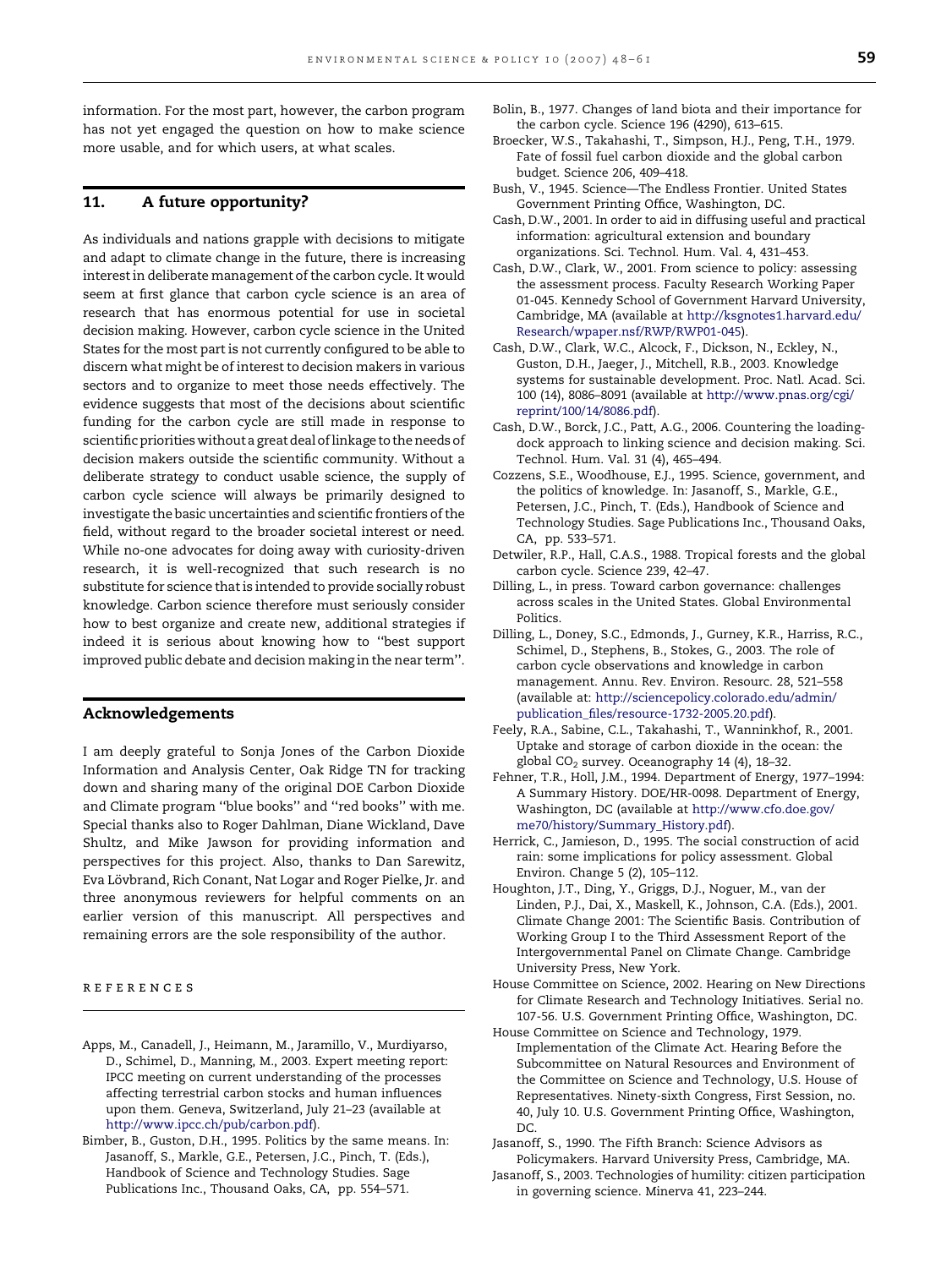<span id="page-12-0"></span>Jasanoff, S., Markle, G.E., Petersen, J.C., Pinch, T. (Eds.), 1995. Handbook of Science and Technology Studies. Sage Publications Inc., Thousand Oaks, CA.

Jasanoff, S., Wynne, B., 1998. Science and decision making. In: Rayner, S., Malone, E.L. (Eds.), Human Choices and Climate Change, vol. 1. Battelle Press, Columbus, OH, pp. 1–88.

Keeling, C.D., 1998. Rewards and penalties of monitoring the earth. Annu. Rev. Energy Environ. 23, 25–82.

Lemos, M.C., Finan, T.J., Fox, R.W., Nelson, D.R., Tucker, J., 2002. The use of seasonal climate forecasting in policymaking: lessons from northeast Brazil. Climatic Change 55, 479–501.

Lemos, M.C., Morehouse, B.J., 2005. The co-production of science and policy in integrated climate assessments. Global Environ. Change 15, 57–68.

Litfin, K.T., 1994. Ozone Discourses: Science and Politics in Global Environmental Cooperation. Columbia University Press, New York.

Logar, N., Conant, R., this issue. Reconciling the supply of and demand for carbon cycle science in the U.S. agricultural sector. Environ. Sci. Policy, 10.

Lövbrand, E., this issue. Pure science or policy involvement? Ambiguous boundary-work for Swedish carbon cycle science. Environ. Sci. Policy, 10.

Lövbrand, E., Stripple, J., 2006. The climate as political space: on the territorialization of the global carbon cycle. Rev. Int. Stud. 32 (2), 217–235.

McNie, E., this issue. Reconciling the supply of scientific information with user demands: an analysis of the problem and review of the literature. Environ. Sci. Policy, 10.

National Aeronautics and Space Administration (NASA), 2000. Understanding earth system change: NASA's research strategy for 2000–2010 (available at [http://](http://www.earth.nasa.gov/visions/researchstrat/Chap1_Research_Strategy.pdf) [www.earth.nasa.gov/visions/researchstrat/](http://www.earth.nasa.gov/visions/researchstrat/Chap1_Research_Strategy.pdf) [Chap1\\_Research\\_Strategy.pdf](http://www.earth.nasa.gov/visions/researchstrat/Chap1_Research_Strategy.pdf)).

National Aeronautics and Space Administration (NASA), 2002. Earth science enterprise applications strategy for 2002–2012 (available at [http://earth.nasa.gov/visions/](http://earth.nasa.gov/visions/appstrat2002.pdf) [appstrat2002.pdf](http://earth.nasa.gov/visions/appstrat2002.pdf)).

National Aeronautics and Space Administration Earth Observatory, 2006. Roger Revelle (1909–1991). Library: on the shoulders of giants (available at [http://](http://earthobservatory.nasa.gov/Library/Giants/Revelle/revelle_2.html) [earthobservatory.nasa.gov/Library/Giants/Revelle/](http://earthobservatory.nasa.gov/Library/Giants/Revelle/revelle_2.html) [revelle\\_2.html\)](http://earthobservatory.nasa.gov/Library/Giants/Revelle/revelle_2.html).

National Climate Program Office, 1980. National Climate Program: Five-Year Plan. National Oceanic and Atmospheric Administration, S/T 79-153.

National Oceanic and Atmospheric Administration (NOAA), 2004a. NOAA's vision and mission (available at [http://](http://www.spo.noaa.gov/mission.htm) [www.spo.noaa.gov/mission.htm\)](http://www.spo.noaa.gov/mission.htm).

National Oceanic and Atmospheric Administration (NOAA), 2004b. New priorities for the 21st century, NOAA's strategic plan: updated for FY2005–FY2010 (available at [http://](http://www.spo.noaa.gov/pdfs/NOAA%20Strategic%20Plan.pdf) [www.spo.noaa.gov/pdfs/NOAA%20Strategic%20Plan.pdf\)](http://www.spo.noaa.gov/pdfs/NOAA%20Strategic%20Plan.pdf).

National Research Council (NRC), 1977. Energy and Climate. Studies in Geophysics, Geophysics Study Committee, Geophysics Research Board, Assembly of Mathematical and Physical Sciences. National Academy Press, Washington, DC.

National Research Council (NRC), 1988. Toward an Understanding of Global Change: Initial Priorities for U.S. Contributions to the International Geosphere-Biosphere Program. Committee on Global Change. National Academy Press, Washington, DC.

National Research Council (NRC), 1990. Research Strategies for the U.S. Global Change Research Program. Committee on Global Change. National Academy Press, Washington, DC.

National Research Council (NRC), 1999. Making Climate Forecasts Matter. Committee on the Human Dimensions of Global Change. National Academy Press, Washington, DC.

National Research Council (NRC), 2005. Knowledge-Action Systems for Seasonal to Interannual Climate Forecasting: Summary of a Workshop. Roundtable on Science and Technology for Sustainability. National Academy Press, Washington, DC.

National Science Foundation (NSF), 2004. Introduction, 2004 guide to programs (available at [http://www.nsf.gov/od/lpa/](http://www.nsf.gov/od/lpa/news/publicat/nsf04009/toc.htm) [news/publicat/nsf04009/toc.htm](http://www.nsf.gov/od/lpa/news/publicat/nsf04009/toc.htm)).

Nowotny, H., Scott, P., Gibbons, M., 2001. Re-thinking Science. Knowledge and the Public in an Age of Uncertainty. Polity Press, Cambridge, MA.

Office of Technology Assessment (OTA), 1978. An Analysis of the ERDA Plan and Program. U.S. Congress, NTIS PB-250636.

Parson, E.A., 2003. Protecting the Ozone Layer. Oxford University Press, Oxford, UK.

Pielke Jr., R.A., 1995. Usable information for policy: an appraisal of the U.S. Global Change Research Program. Policy Sci. 28, 39–77 (available at [http://sciencepolicy.colorado.edu/](http://sciencepolicy.colorado.edu/admin/publication_files/resource-109-1995.07.pdf) [admin/publication\\_files/resource-109-1995.07.pdf](http://sciencepolicy.colorado.edu/admin/publication_files/resource-109-1995.07.pdf)).

Pielke Jr., R.A., 2000a. Policy history of the U.S. Global Change Research Program: part I. Administrative development. Global Environ. Change 10, 9–25 (available at [http://](http://sciencepolicy.colorado.edu/admin/publication_files/resource-57-2000.09.pdf) [sciencepolicy.colorado.edu/admin/publication\\_files/](http://sciencepolicy.colorado.edu/admin/publication_files/resource-57-2000.09.pdf) [resource-57-2000.09.pdf\)](http://sciencepolicy.colorado.edu/admin/publication_files/resource-57-2000.09.pdf).

Pielke Jr., R.A., 2000b. Policy history of the U.S. Global Change Research Program: part II. Legislative process. Global Environ. Change 10, 133–144 (available at [http://](http://sciencepolicy.colorado.edu/admin/publication_files/resource-56-2000.10.pdf) [sciencepolicy.colorado.edu/admin/publication\\_files/](http://sciencepolicy.colorado.edu/admin/publication_files/resource-56-2000.10.pdf) [resource-56-2000.10.pdf\)](http://sciencepolicy.colorado.edu/admin/publication_files/resource-56-2000.10.pdf).

Pielke Jr., R.A., Conant, R.T., 2003. Best practices in prediction for decision-making: lessons from the atmospheric and earth sciences. Ecology 84 (6), 1351–1358 (available at [http://](http://sciencepolicy.colorado.edu/admin/publication_files/2003.22.pdf) [sciencepolicy.colorado.edu/admin/publication\\_files/](http://sciencepolicy.colorado.edu/admin/publication_files/2003.22.pdf) [2003.22.pdf\)](http://sciencepolicy.colorado.edu/admin/publication_files/2003.22.pdf).

Pielke Jr., R.A., Glantz, M., 1995. Serving science and society: lessons from large-scale atmospheric science programs. Bull. Am. Meteorol. Soc. 76 (12), 2445–2458 (available at [http://sciencepolicy.colorado.edu/admin/publication\\_files/](http://sciencepolicy.colorado.edu/admin/publication_files/resource-107-1995.06.pdf) [resource-107-1995.06.pdf\)](http://sciencepolicy.colorado.edu/admin/publication_files/resource-107-1995.06.pdf).

Pulwarty, R.S., Melis, T.S., 2001. Climate extremes and adaptive management on the Colorado river: lessons from the 1997– 1998 ENSO event. J. Environ. Manage. 63, 307–324.

Pulwarty, R.S., Redmond, K.T., 1997. Climate and salmon restoration in the Columbia river basin: the role usability of seasonal forecasts. Bull. Am. Meteorol. Soc. 78 (3), 381–396.

Ray, A.S., Webb, R.S., 2000. Demand-side perspective on climate services for reservoir management. In: Presentation at Climate Diagnostics and Prediction Workshop, Palisade, NY, October 23–27.

Russell, M., 1992. Lessons from NAPAP. Ecol. Appl. 2, 107–110.

Sarewitz, D., 1996. Frontiers of Illusion. Temple University Press, Philadelphia.

Sarewitz, D., 2000. Science and environmental policy: an excess of objectivity. In: Frodeman, R. (Ed.), Earth Matters: The Earth Sciences, Philosophy, and the Claims of Community. Prentice Hall, pp. 79–98.

Sarewitz, D., Pielke, Jr., R.A., this issue. The neglected heart of science policy: reconciling supply of and demand for science. Environ. Sci. Policy, 10.

Sarewitz, D., Pielke, Jr., R.A., Byerly, Jr., R. (Eds.), 2000. Prediction: Science, Decision Making and the Future of Nature. Island Press, Washington, DC.

Sarmiento, J.L., Wofsy, S.C., 1998. A U.S. Carbon Cycle Science Plan. U.S. Global Change Research Program, Washington, DC.

Shackley, S., Wynne, B., 1995. Global climate change: the mutual construction of an emergent science–policy domain. Sci. Public Policy 22 (4), 218–230.